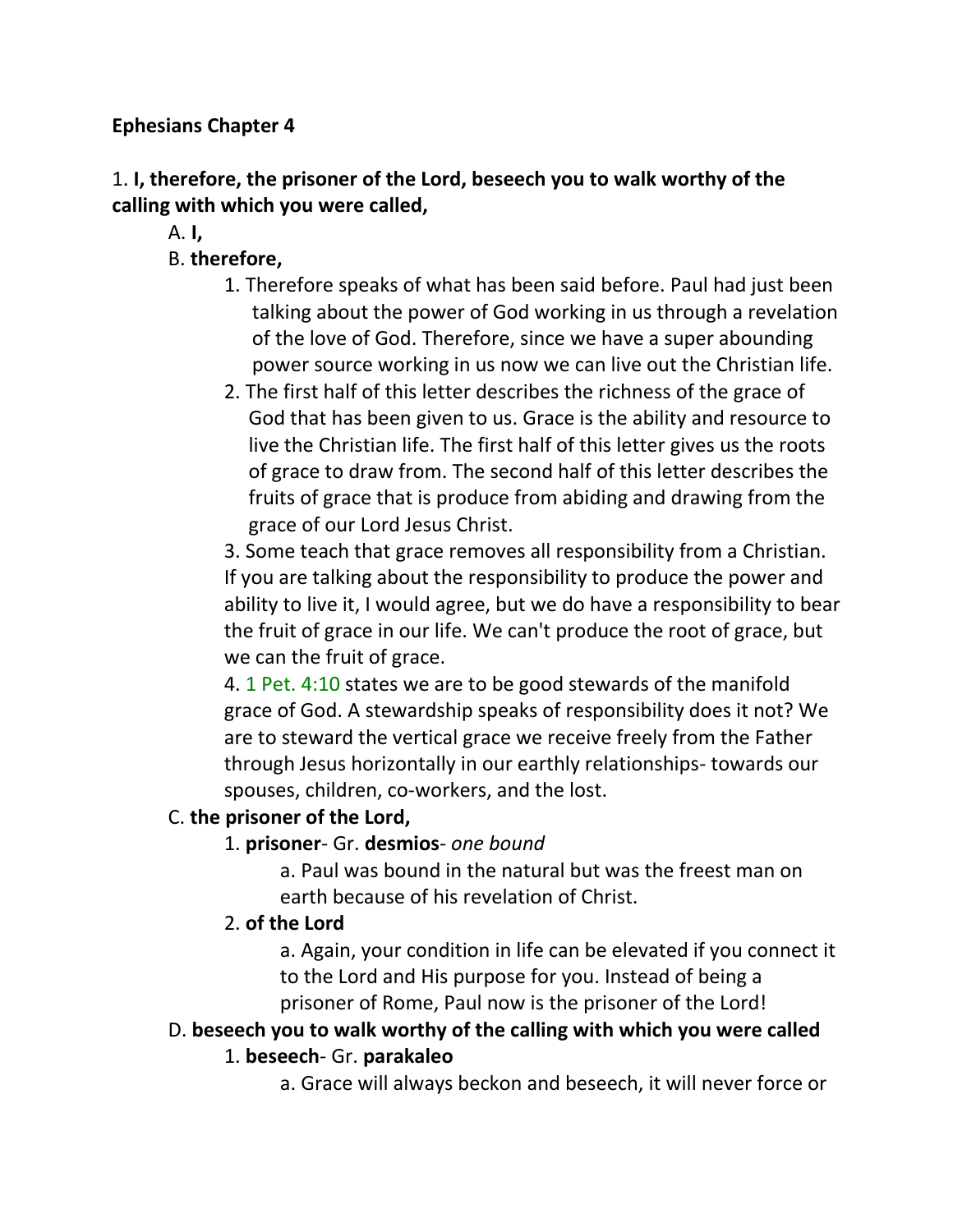coerce. The Law demands, grace beseeches.

#### 2. **walk**- Gr. **peripateo**

a. This is the walk of faith. Grace takes our cooperation and action of faith. As we step out on grace we find we can walk supernaturally like Peter did on the water.

## 3. **worthy**- Gr. **axios**- *equal weight to, equivalent*

a. Our call is to take what is on the inside of us and bring it to the outside of us. It is like a teeter-totter. Grace has been set in us and we now are to apply and equal amount of faith in the grace to bring it into balance in our life.

b. This was Paul's desire. He aimed for out-resurrection. Phil. 3:11 This was to draw upon the resurrection life within him and bring it out fully on the outside where all could see it.

## 4. **calling**- Gr. **klesis**

a. This is our calling as sons of God. God has called us to be conformed into the image of His own Son. Rom. 8:29 We should aspire that all would see us in outward manifestation as the sons of God. Phil. 2:15

- 5. **were called** Gr. **kaleo**
- 2. **with all lowliness and gentleness, with longsuffering, bearing with one another in love,**

### A. **with all lowliness and gentleness,**

- 1. **all-** Gr. **pas**
	- a. This means we are tapping into God's lowliness and gentleness. God possesses all of the lowliness and gentleness there is. We have access to all of it!
	- b. Our Lord is a lowly and humble. Zech. 9:9, Matt. 11:29

2. **lowliness**- Gr. **tapeinophronsune**- *the having a humble opinion of one's self, humility, humbleness of mind*

3. **gentleness-** Gr. **praotes**-*gentleness, mildness, meekness*

- B. **with longsuffering,**
	- 1. **longsuffering** Gr. **makrothumia-** *patience, endurance, constancy, steadfastness, perseverance, slowness in avenging wrongs, forbearance, endurance, constancy, steadfastness, perseverance*
- C. **bearing with one another in love**
	- 1. **bearing with** Gr. **anechomai** *to hold up, to sustain, to bear, to endure,*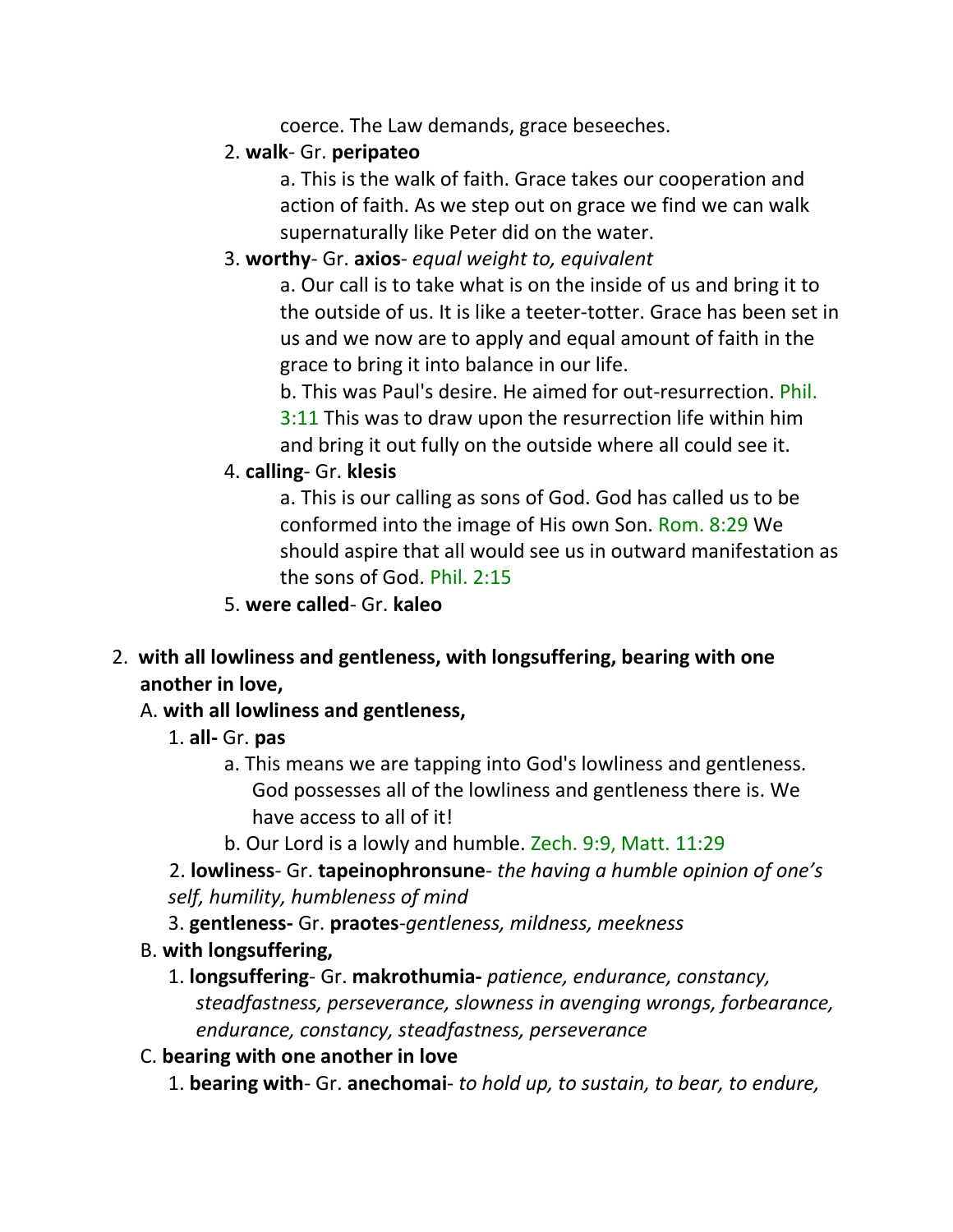#### *put up with*

## 2. **one another**

a. The Christian life would be quite delightful if there were no other people around. Sometimes getting along with others is like dancing with porcupines! God gives us grace to deal with people gracefully.

## 3. **in love**

- a. Paul took three chapters to delineate the wonderful resources of grace given to us in Christ. He tells us we are blessed with all spiritual blessings, we are elected and chosen, we are accepted, we are holy and without blame, we are loved of God, we have a rich inheritance. What is this all for? It is not just for our pleasure but that we can get along with people and treat them with the same love and honor God has shown to us.
- b. We have been given such marvelous grace in order to bear with people in lowliness, gentleness, and longsuffering! We have grace for this! Say it with me, "**I HAVE GRACE FOR THIS**!"

## 3. **endeavoring to keep the unity of the Spirit in the bond of peace.**

A. **endeavoring-** Gr. **spoudazo-** *earnest endeavor, give diligence, make haste*

- 1. As in any relationship work is needed to maintain it. It takes diligence. We are also to make haste to keep the unity. Sometimes we allow breaches over a long period of time. This makes it harder to repair them.
- B. **to keep** Gr. **tereo-** *to take care of, to attend to carefully, to guard*
	- 1. Relationships are like a garden. You must take care of it and tend to it. You need to remove all the weeds of bitterness, unforgiveness, offense, slights, misunderstandings, criticism, and judgment.
	- 2. Notice this unity has been established between believers by the Holy Spirit. All believers share the same new birth and the same Spirit. If we would think and walk according to our spirit we would all be in unity. However, most Christians are either soulish or carnal. The flesh will always cause divisions and strife.
	- 3. We must be diligent in the Word and prayer in the Spirit to remain in unity. The early church was in one accord but it was a result of diligent searching of the scriptures and prayer. Tongues were given to keep that unity. We are united when we pray in the Spirit. Tongues are a purified language that brings unity. Zeph. 3:9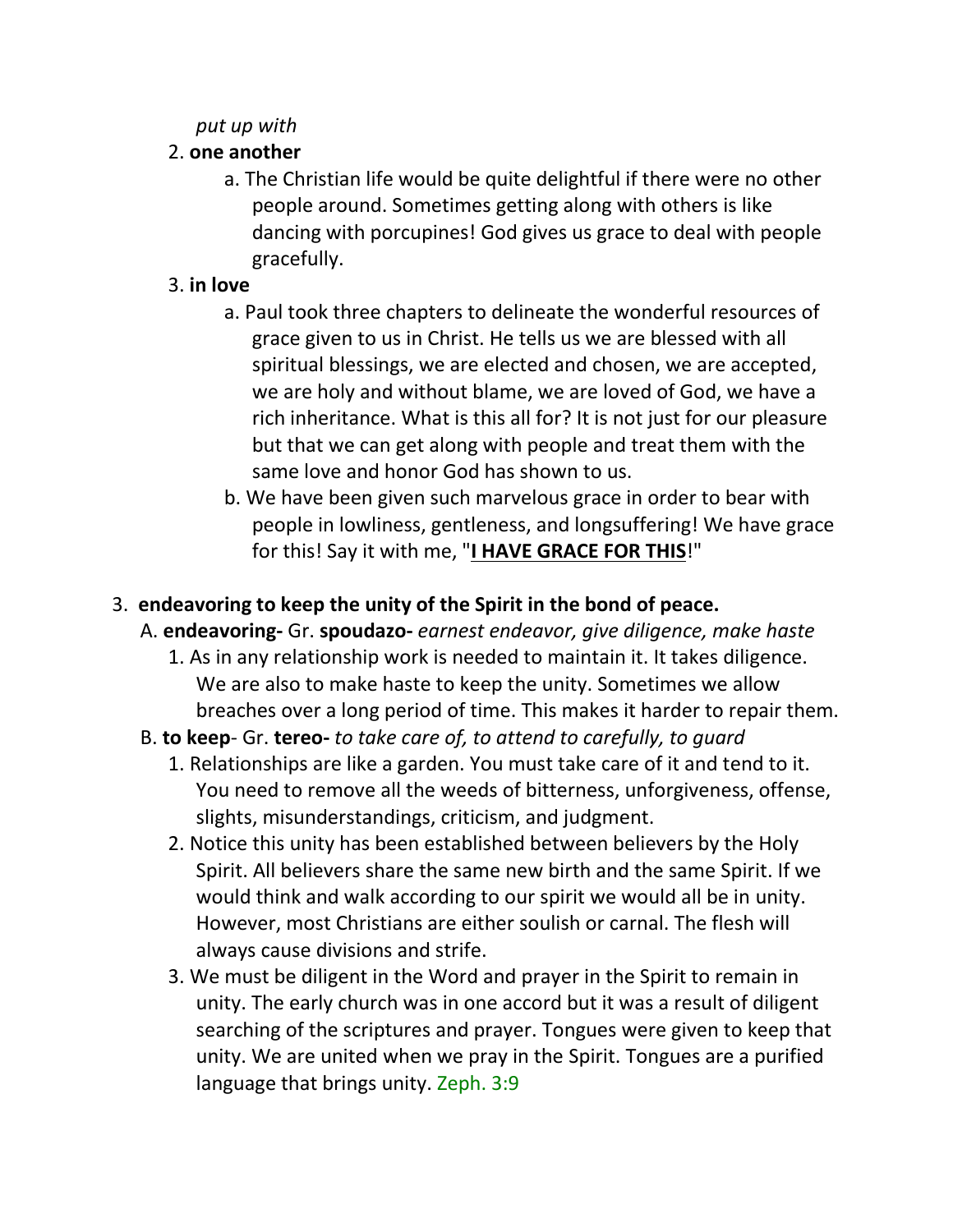#### C. **unity**- Gr. **henotes-** unanimity*, agreement, union, oneness*,

1. We have all been given the same new birth, the same Holy Spirit, the same calling, and the same love of God. If we would stay focused in what we are and have in common we can maintain the unity of the Spirit. If we focus on our external differences pr non-essential doctrines we will be divided.

## D. **of the Spirit**

- a. The Spirit brings our spirit into unity with Jesus and all other believers.
- b. One day we will all come into the unity of the faith- what Christians believe. Eph. 4:13 Now however, we can have the unity of the Spirit in the bond of peace.
- E. **bond** Gr. **sundesmos** *to bind together with*
- F. **of peace** Gr. **eirene** *to join in harmony*
- 4. *There is* **one body and one Spirit, just as you were called in one hope of your calling;**

## A. **There is one body and one Spirit,**

- 1. **one body**
	- a. The church comprises the body of Christ.
- 2. **one Spirit**
	- a. Every person has a body and a spirit that animates the body. The Spirit of Christ animinates and gives life to the body of Christ.

## B. **just as you were called in one hope of your calling**

- 1. **called** Gr. **kaleo**
- 2. **one hope** Gr. **elpis** *the confident expectation of good*
- 3. **calling** Gr. **klesis**
	- a. We have a heavenly calling.
	- b. We have a calling as children of God.
	- c. We have a calling unto His glory.

## 5. **one Lord, one faith, one baptism;**

## A. **One Lord**

1. There is one head of the church- the Lord Jesus Christ

## B. **one faith**

1. There is only **one faith** in **one Lord**. The teaching that you can believe in other faiths and ways and be reconciled to the same God is false. People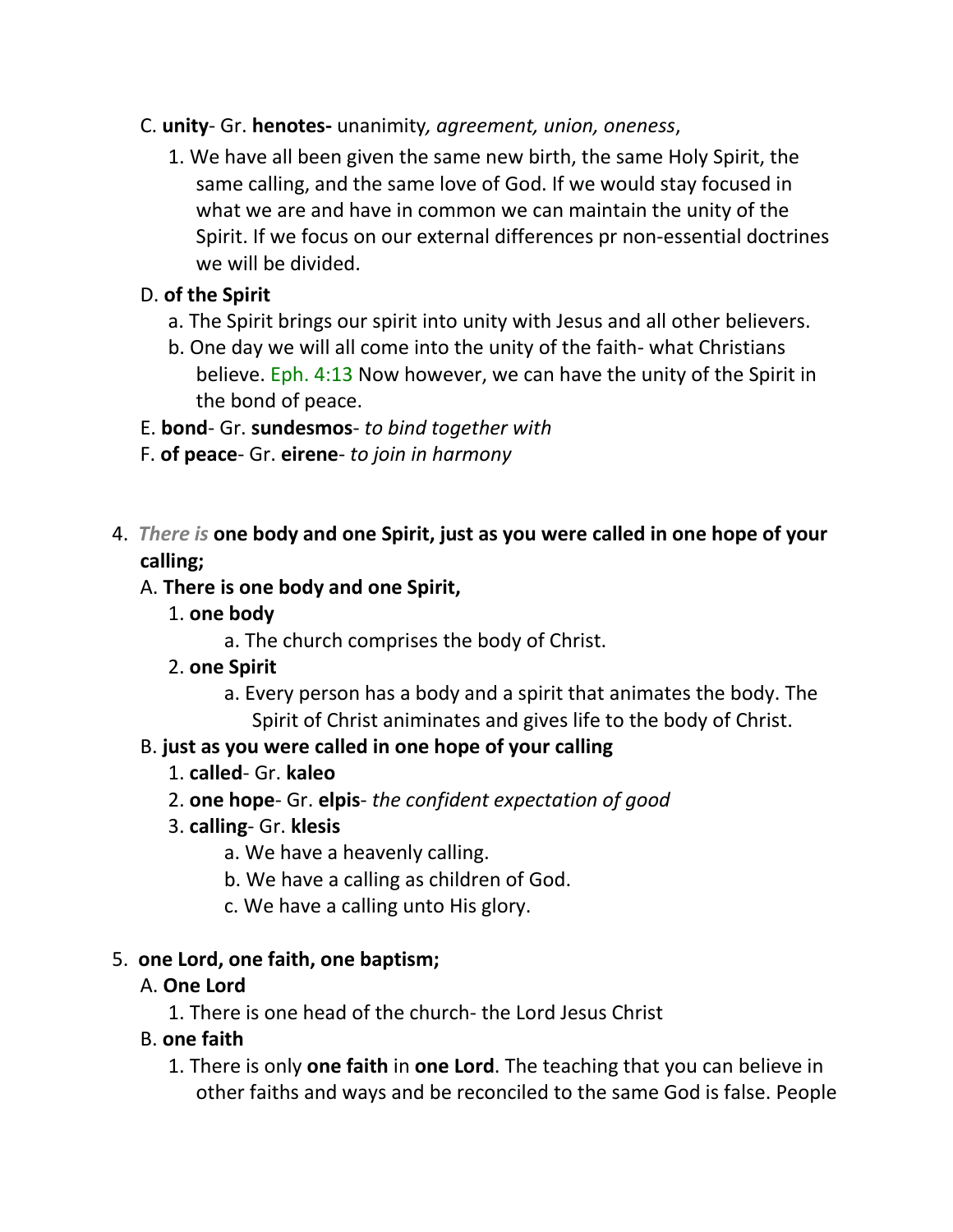of all religions will end up meeting God, but only one path will save you when you meet Him! Jesus is **THE WAY, THE TRUTH, THE LIFE**, no one comes to the Father [in saving relationship] but by me. John 14:6

## C. **one baptism**

1. There are a number of different baptisms in the Word of God. The one baptism spoken of here is our baptism into the body of Christ. 1 Cor. 12:13

## 6. **one God and Father of all, who** *is* **above all, and through all, and in you all.** A. **one God and Father of all,**

1. God the Father is the Father of all believers. This book was written to believers.

2. In one sense God the Father is father of all humanity because he created all people. However, God the Father is only the Father of all who are born again by faith.

### B. **who is above all**

1. The Father is above all in authority and rank. Even, Jesus will hand the kingdom over to the Father after the Millennium. 1 Cor. 15:28

#### C. **and through all,**

1. The Father always acts through His Word- the Lord Jesus Christ.

### D. **and in you all**

1. **in you all-** speaks of believers

a. The Father is in all believers through the Holy Spirit.

b. Here we see the Trinity- above all- Father, through all- Jesus, in you all- The Spirit.

#### 7. **But to each one of us grace was given according to the measure of Christ's gift.**

### A. **each one**

1. each believer

## B. **of us**

1. us believers

### C. **given**- Gr. **didomi**

### D. **measure**- Gr. **metron**

1. No ones has an unlimited measure of grace to operate in all functions, except Jesus. He had the Spirit without measure.

### E. **Christ's gift**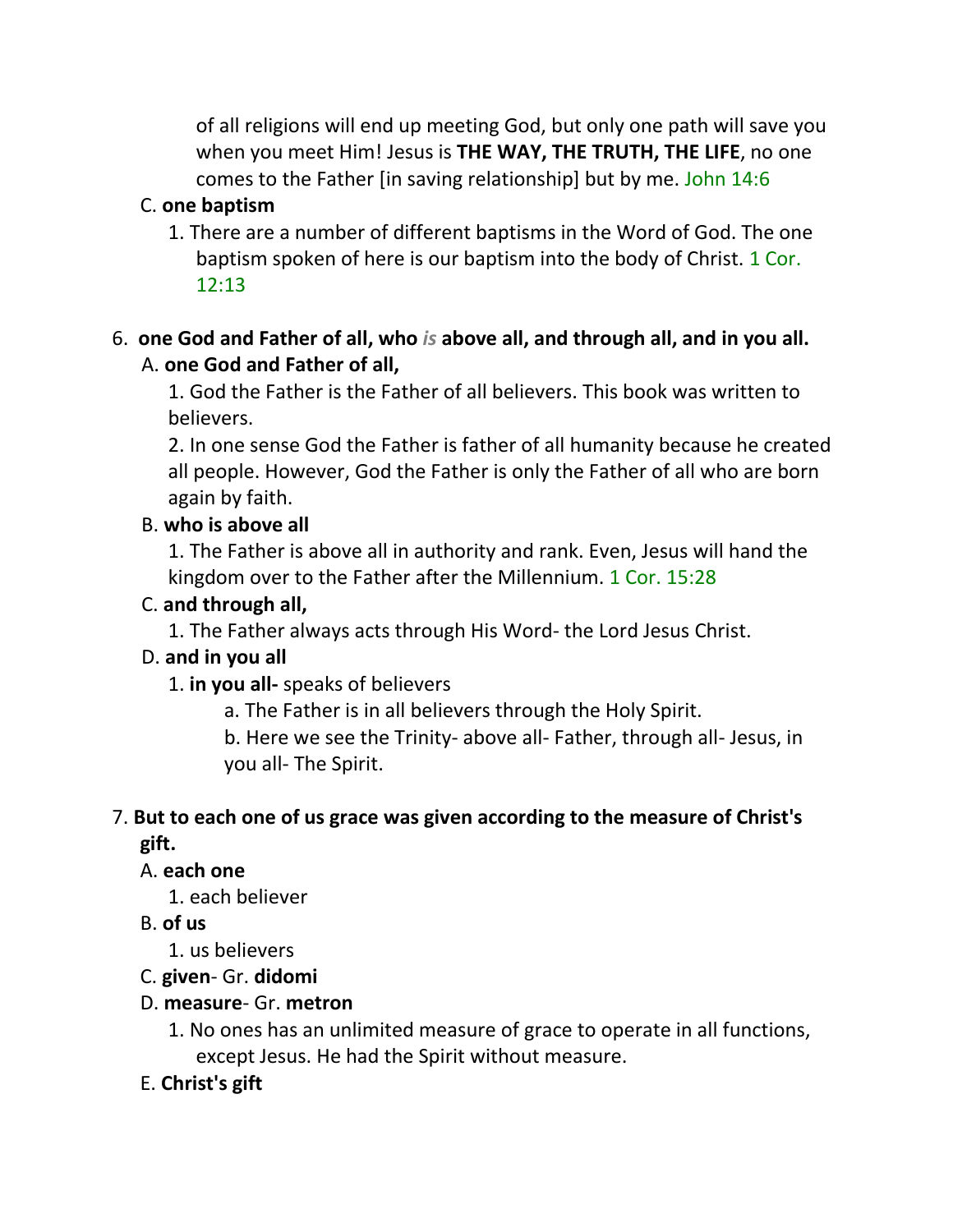1. The grace gift is the ability to function in a certain place within the body.

## 8. **Therefore He says: "WHEN HE ASCENDED ON HIGH, HE LED CAPTIVITY CAPTIVE, AND GAVE GIFTS TO MEN."**

## A. **Therefore He says:**

- 1. David said
- B. **When he ascended on high**
	- 1. **ascended** Gr. **anabaino** *to step up, to go up*
	- 2. **high** Gr. **hupsos**
- C. **He led captivity captive,**
	- 1. **captivity** Gr. **aichmaloteuo** *those capture in war*
		- a. Mankind had been held captive by Satan. He had taken them captive through Adam's fall.
		- b. The OT believers were held in captivity under the earth in Abraham's bosom. Jesus emptied this compartment under the earth when He rose from the dead. They were taken up into the third heaven, which is paradise now. The souls in Hades were left there.

## 2. **captive**- Gr. **aichmalosia**- *to take captive in war*

a. As spoils of war. Instead of killing or mistreating these captives, Jesus our Conqueror set them free and made them His own children!

## D. **and gave gifts to men**

### 1. **gave**- Gr. **didomi**

- 2. **gifts** Gr. **doma**
	- a. When a conqueror won a battle and took all the spoils he would often divide it among his troops and subjects.
	- b. This is the Greek word Jesus used when he said the Father gives good gifts to His children. These ministry gifts are good gifts. These good gifts spoken of here are given to His children.
	- c. These gifts are ministry anointings from the Holy Spirit.

### 3. **men-** Gr. **anthropos**

- a. These good gifts are given to men. They are not the men themselves. They are ministry anointings given to men.
- b. This is a quote from Ps. 68:18. There it says he ascended and received gifts for men. God the Father gave Him gifts to give to men. This was by the sending of the Holy Spirit. It goes on to say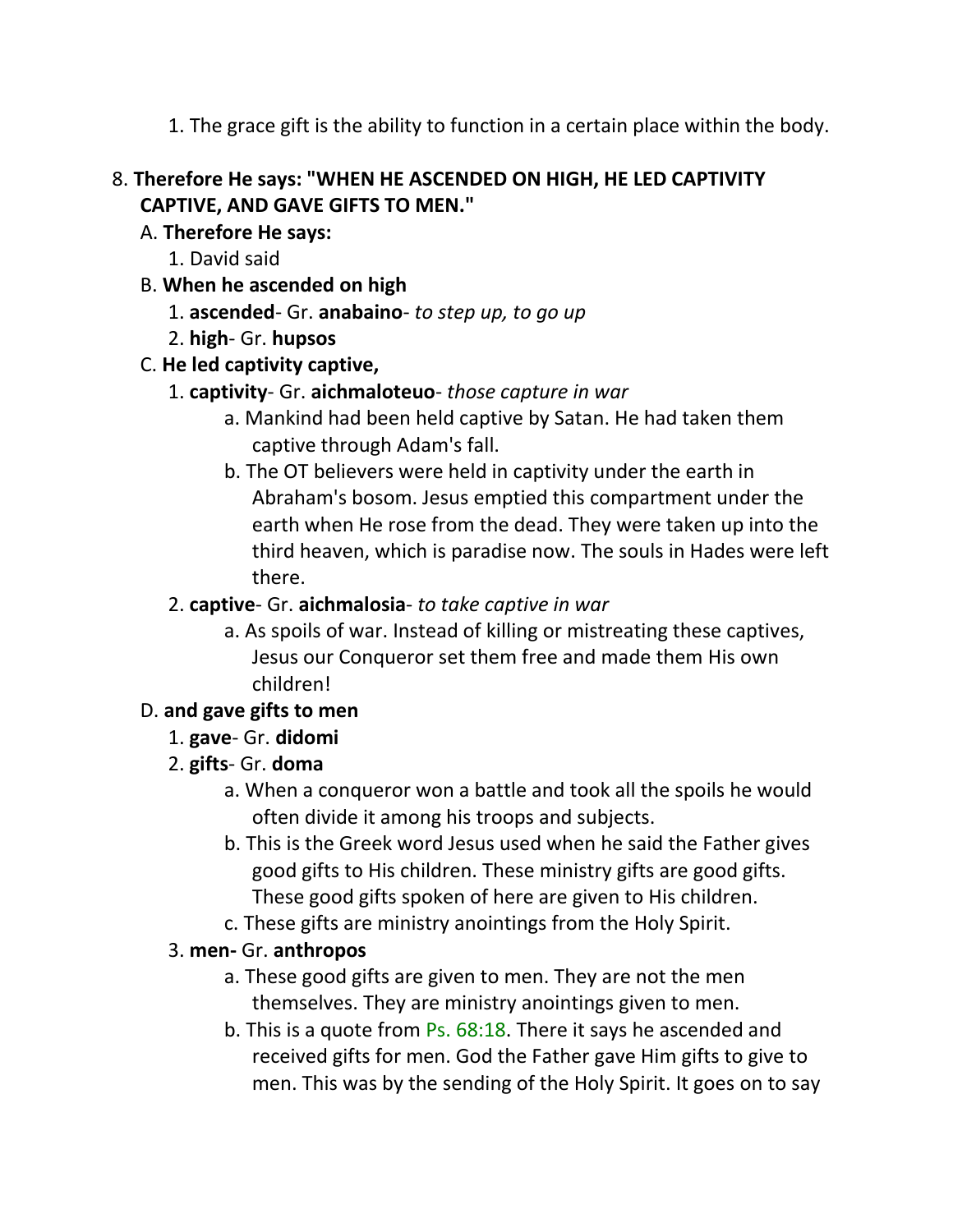this was for the purpose of God being able to dwell with men. The giving of the Holy Spirit gave the new birth so God could dwell in the hearts of believers. He also gave ministry and spiritual gifts to beautify and equip the saints.

#### 9. **(Now this, "HE ASCENDED"—what does it mean but that He also first descended into the lower parts of the earth?**

A. **Now this,**

B. **He ascended**

C. **what does it mean but that He also first descended into the lower parts of the earth**

1. **descended**- Gr. **katabaino**- *to step down, go down*

2. **lower parts**- Gr. **katoteros meros**

a. Jesus went into the lower PARTS of the earth. What lower parts of the earth were there? There was Hades- the place of torment where OT unbelievers were, there was Abraham's bosom where OT believers were, and there was the abyss where the fallen angels in chains were.

b. Jesus visited all three parts. First he went to the place of torment for us after He died. Acts 2:24 states Jesus was raised up and was loosed from the PAINS of death. There was no pain in Abraham's bosom. Jesus suffered for us where we would have suffered. However, God quickened Him and raised Him out of Hades and He then went to the abyss and pronounced the doom upon the fallen angels 1 Pet. 3:19- [The word preached does not mean to preach the gospel, but to herald a message. Humans are not seen chained in prison under the earth. The fallen angels are], He lastly came to Abraham's bosom and took captivity captive and ascended up to heaven.

10. **He who descended is also the One who ascended far above all the heavens, that He might fill all things.)**

A. **He who descended is also the One who ascended far above all the heavens,**

1. **descended**- Gr. **katabaino**

2. **the One**

a. The same one that descended rose up. Some would say that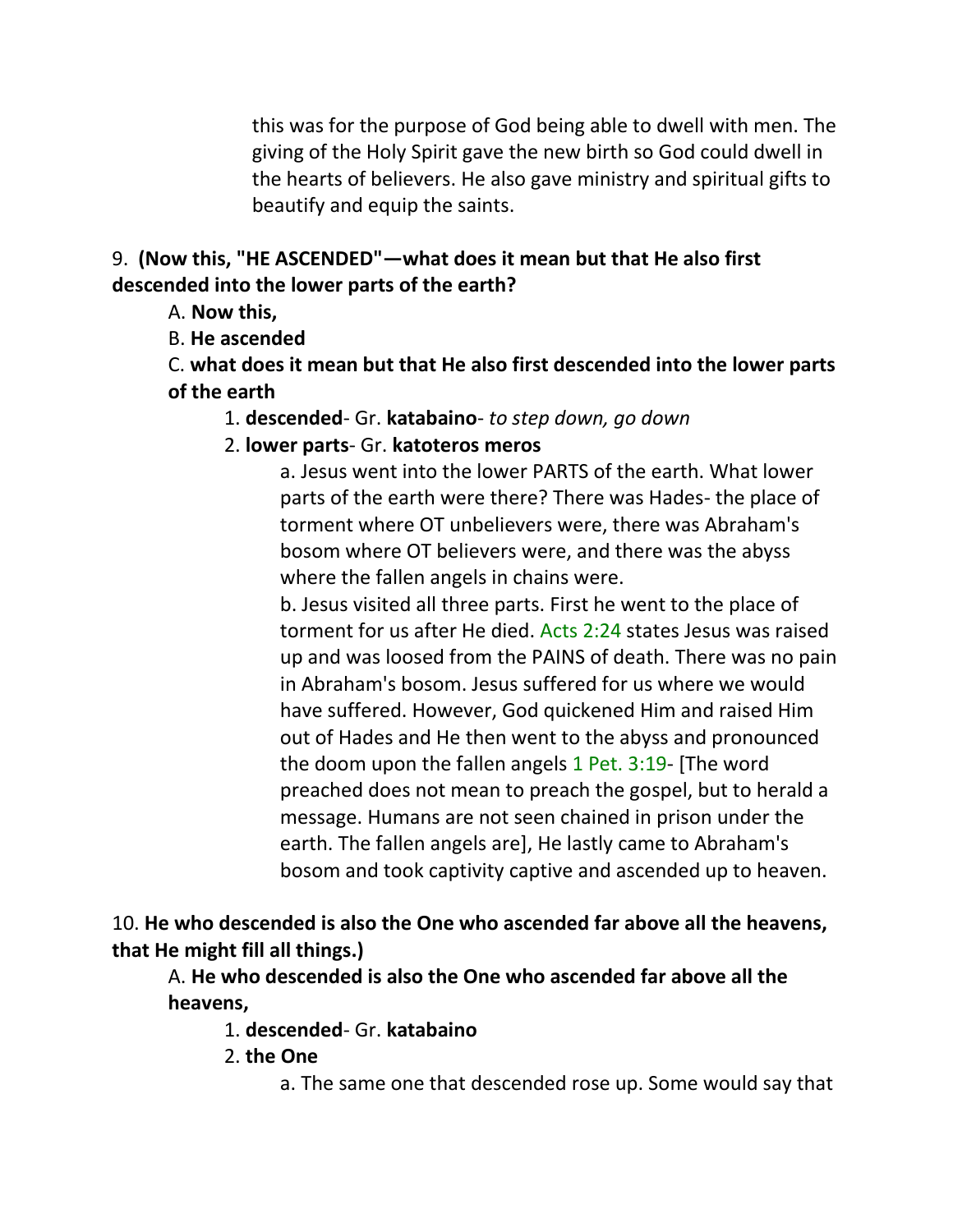it was not the same person post resurrection that died on the cross. Some still say the body of Jesus was stolen and someone else was impersonating him and acting like he was raised. NO! The One that descended also ascended!

#### 3. **ascended**- Gr. **anabaino**

#### 4. **far above**- Gr. **huperano**

a. When speaking of Jesus in resurrection you see the terms "far above" and "much more"!

#### 5. **all the heavens**

a. There are three heavens- around the earth, space, and the third heaven- the abode of God.

#### B. **that He might fill all things.**

#### 1. **might fill-** Gr. **pleroo**

a. The word "might" is used because it is not automatic that He fills all things. Humans have a choice to accept Him and be filled. There are many that do not accept and Him and He does not fill.

#### 2. **all things**

### 11. **And He Himself gave some** *to be* **apostles, some prophets, some evangelists, and some pastors and teachers,**

#### A. **He Himself gave some to be apostles,**

#### 1. **He Himself**

a. Jesus is the one who is over giving ministry gifts. The Holy Spirit is over giving the spiritual gifts. The Father blends all the spiritual gifts into all the ministry gifts. 1 Cor. 12:4-6

#### 2. **gave-** Gr. **didomi**

a. Now Jesus did not give men to the body of Christ. He gave gifts to men in the body of Christ which gives them ability to function in certain ministry. We don't always respect the man or woman, but we are always to respect the gift and place of authority given to the man or woman. These gifts are from God and not from the person operating in it. All glory and credit should go to Jesus who gave them.

b. It is important that you recognize the gift from Jesus on the inside you and acknowledge it is power and effective. This will facilitate that gift operating. If you deny a gift or talk down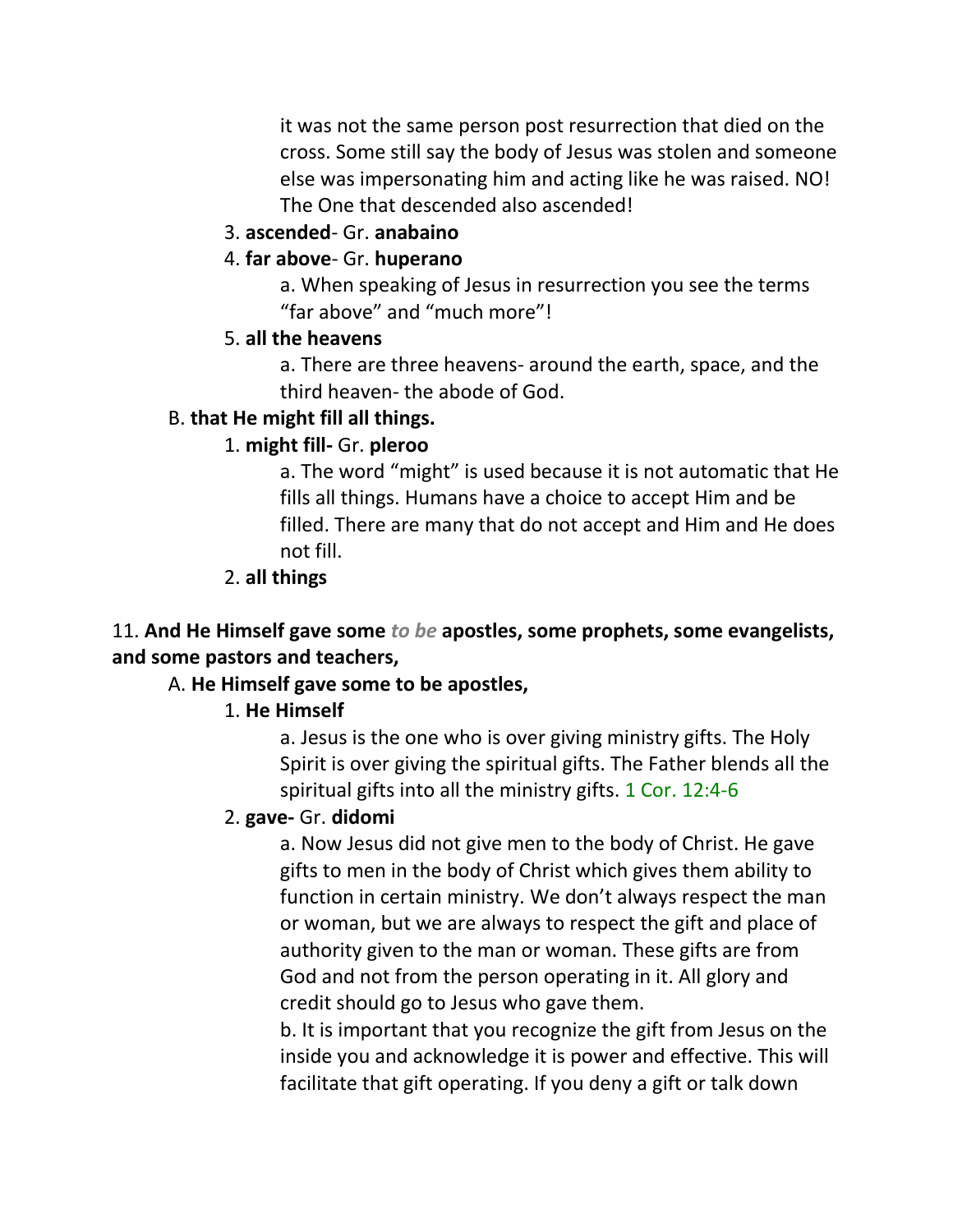about it you will hinder the flow of the gift within you.

#### 3. **some**- Gr. **men**

a. There are only some apostles, prophets, evangelists, and pastor teachers. Most of the body of Christ fulfills a body office and not a five-fold equipping office. Rom. 12:6-8 b. Here we see there are five equipping offices. In Romans 12 there are seven body offices that the congregation fills. Together there are 12 offices. 12 in the Bible stands for government. These offices are how the Lord governs and operates through His body.

4. **apostles**- Gr. **apostolos**- *one sent forth with authority and a message*

a. There are five classes of apostle- 1) The Apostle of our confession, 2) The apostles of the Lamb, 3) Foundational apostles, 4) equipping apostles 5) delegates sent from churches on official church business.

b. As you move down the list of kinds of apostles you start with only one being in the first category- Jesus, to 12 in the second-Jesus' disciples, to under 20 in the third- those who wrote scripture, to more in the fourth- modern day apostles, and to many in the fifth- delegates of churches on church business. c. This is not a list of the importance of ministry offices but the order in which they were given in the early church. The church started with apostles and then prophets were added after that and evangelists after that, and pastor- teachers after that. 1 Cor. 12:28

#### B. **some prophets**

#### 1. **prophets**- Gr. **prophetes-** *to speak forth*

a. The Word of God was revealed to apostles and prophets.

#### Eph. 3:5

#### C. **some evangelists,**

1. **evangelists**- Gr. **euaggelistes**- *one who proclaims the good news* a. Philip was the first recorded Evangelist in the Word of God. He is called Philip the evangelist. Acts. 21:8

#### D. **and some pastors and teachers**

1. **pastors**- Gr. **poimen**- **one who feeds the flock, shepherd**

2. **teachers**- Gr. **didaskolos**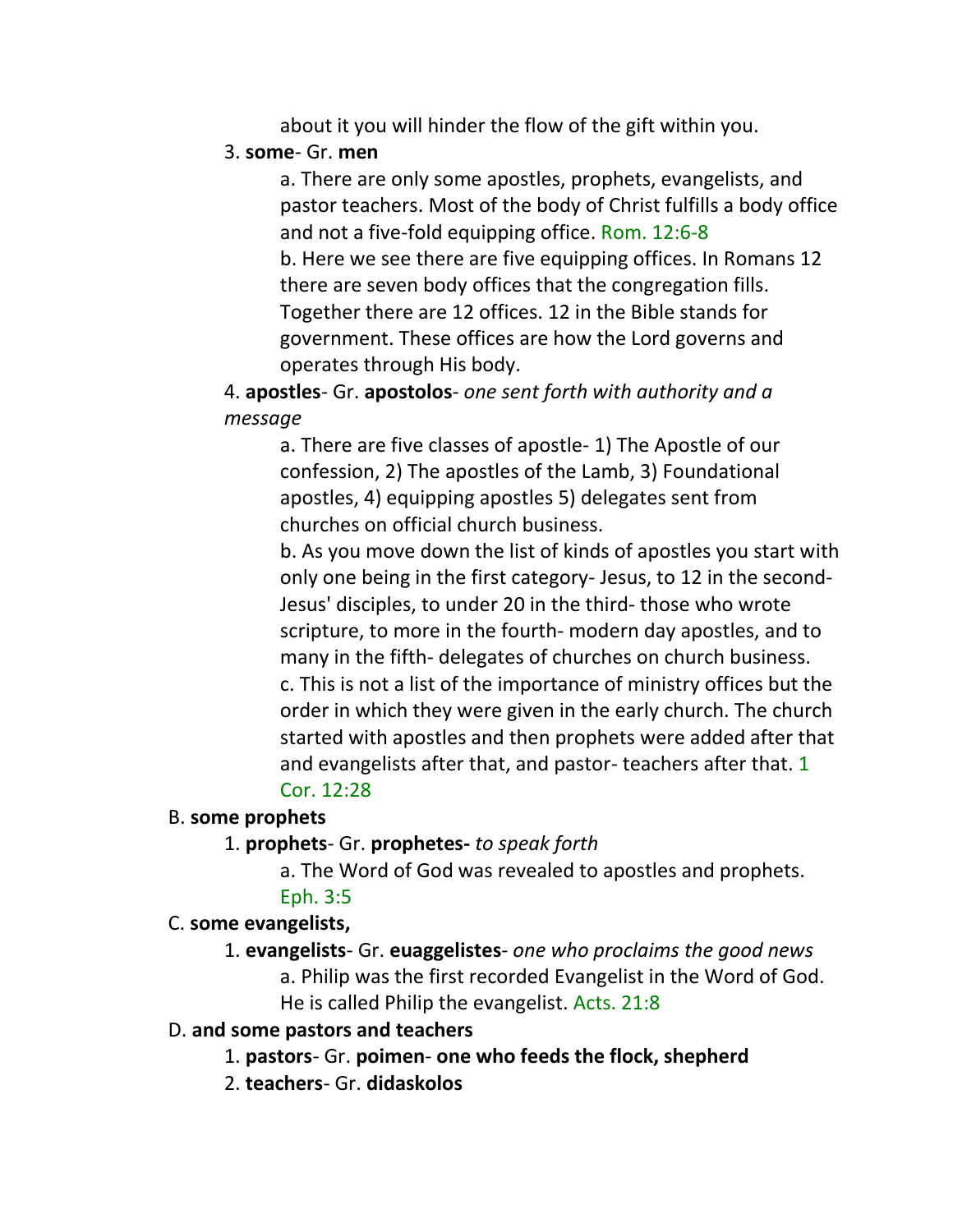a. Notice that the word "some" is not used before teachers. In the Greek you can read this as pastors-teachers.

b. A pastor needs to be able to teach.

c. There are some who just teach and are not pastors, but you should not be a pastor if you don't teach.

d. Pastors feed their flock with knowledge and understanding of the Word of God. Jer. 3:15, 1 Pet. 5:1-3

e. Paul started out as a teacher in the body of Christ. Acts 13:1

## 12. **for the equipping of the saints for the work of ministry, for the edifying of the body of Christ,**

## A. **for the equipping of the saints for the work of ministry,**

1. **equipping**- Gr. **katartismos**- *complete furnishing, equipping, restoration, reconciliation, settling of a limb,*

*preparation, training, discipline,*

- a. The five-fold ministry was established by Jesus to equip the saints, not whip the saints. They are not to be lords over God's heritage. 1 Pet. 5:3
- b. The five-fold ministers are to be servants to the body of Christ.
- 2. **saints-** Gr. **hagios** *set apart ones, holy ones*
	- a. Christians are called saints 60 times in the NT. We are holy ones.
- 3. **work-** Gr. **ergon**
	- a. Ministry is spelled W-O-R-K!
- 4. **ministry** Gr. **diakonia** *deaconing, service*
	- a. Every member of the body of Christ is a minister. In most churches the pastor does all the work of the ministry. This is backwards. He is to equip the saints to do the work of ministry.

## B. **for the edifying of the body of Christ**

## 1. **edifying**- Gr. **oikodome**- *building up*

a. There are three sources where we are to receive edification. 1] Edify yourself praying in tongues- Jude 20 2] receive building up from the five-fold ministry in church- Eph. 4:11 3] receive building up from other Christians. Eph. 4:16, Rom. 14:19

## 2. **body**- Gr. **soma**

a. Just like in a gym where you build up your body, so the body of Christ is being built up by praying in the Spirit and be trained in the disciplines of the Word of God.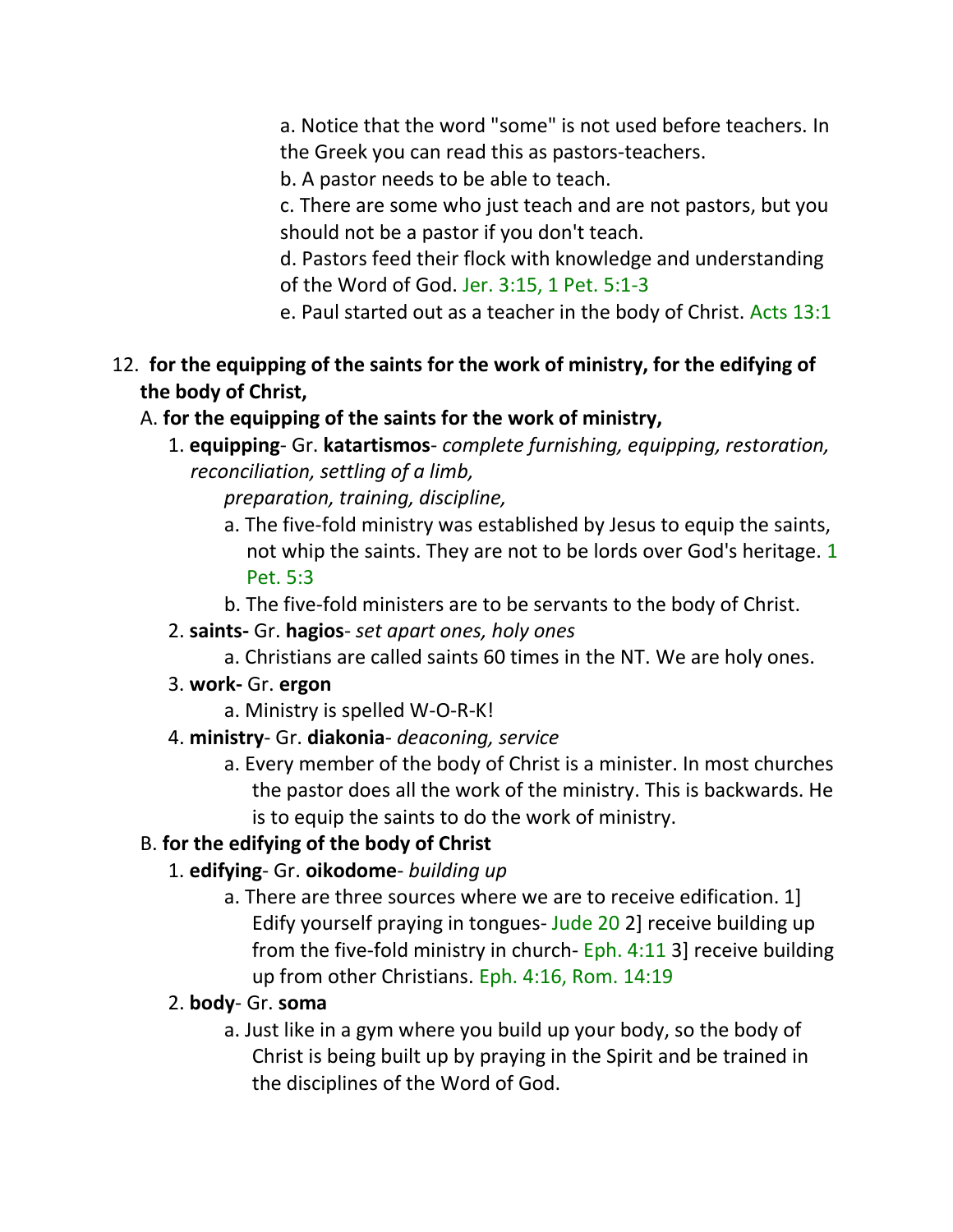3. **of Christ**

a. What an honor to be in the body of Christ!

13. **till we all come to the unity of the faith and of the knowledge of the Son of God, to a perfect man, to the measure of the stature of the fullness of Christ;**  A. **till we all come to the unity of the faith and the knowledge of the Son of** 

**God,**

- 1. **we all**
	- a. We all will come to the unity of the faith when the Lord Jesus comes back. The five-fold ministry will be needed until then. Until Jesus comes we need to maintain the unity of the Spirit in the bond of peace. Vs. 3
- 2. **come** Gr. **katantao** *to come to a place over against, opposite another*
	- a. This word "come" is a unique Greek word for come. It means *to come across to the other side*. When we cross over into the next life we will all come into the unity of the faith.
- 3. **unity** Gr. **henotes** *uninamity*
- 4. **faith** Gr. **pistis**

a. This unity is the unity on doctrine. This will not take place until we cross over to the other side into heaven. There your theology will all get straightened out and then you will agree with me and say Pastor Rick was right all along. Just kidding!

- 5. **knowledge** Gr. **epignosis** *higher knowledge, revelation knowledge*
- 6. **Son of God** *Jesus Christ*

a. John 17:3- Eternal life is knowing the Father and the Son. We can partake of eternal life now! In eternity we will fully experience eternal life because we will fully know as we are known. 1 Cor. 13:12 b. All things are rubbish in comparison of Christ Jesus the Lord! Phil. 3:8

- B. **to a perfect man,**
	- 1. **perfect** Gr. **teleios** *mature, completely grown up*
	- 2. **man** Gr. **anthropos**
- C. **to the measure of the stature of the fullness of Christ**
	- 1. **measure** Gr. **metron**
	- 2. **stature** Gr. **helikia-** *age, time of life, adult age, maturity, suitable age for anything; metaphorically of an attained state fit for a thing, stature, i.e in height and comeliness of stature*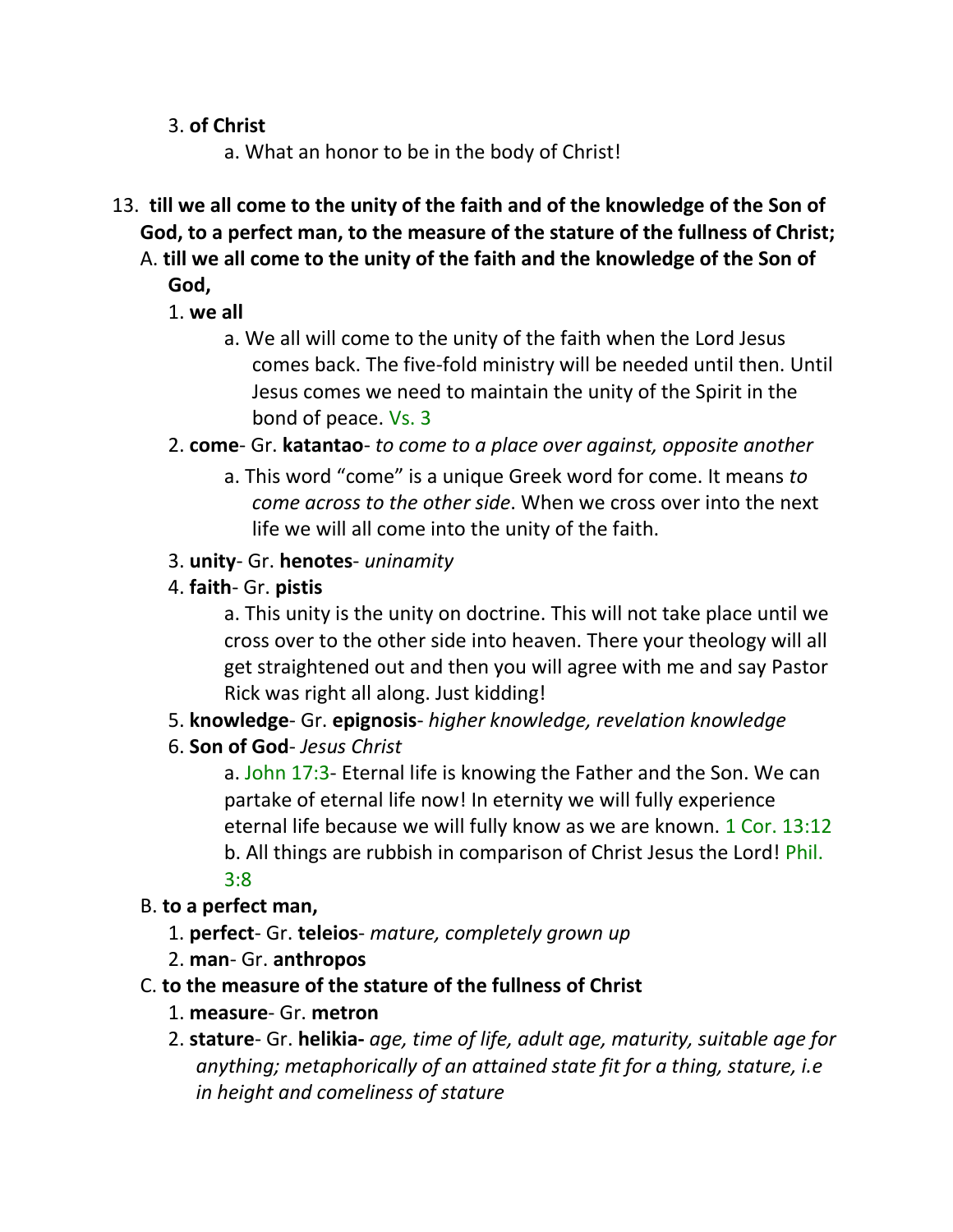### 3. **fullness**- Gr. **pleroma**

## 4. **of Christ**

a. Again the church will not fully attain this until we cross over to the other side. Until then we will always need apostles, prophets, evangelists, pastors and teachers.

b. Some say prophets have passed away when John died in the first century. Some say apostles have passed away as well. Have evangelists passed away? NO! Have pastors passed away? NO! Have teachers passed away? NO! Then why pick two of the five fold ministry and say they passed away. NO, they will be needed until the return of the Lord.

14. **that we should no longer be children, tossed to and fro and carried about with every wind of doctrine, by the trickery of men, in the cunning craftiness of deceitful plotting,** 

## A. **that we should no longer be children,**

- 1. **no longer**
	- a. All children are subject to be tossed to and fro by wrong doctrine and to be deceived. You must watch new believers closely so they don't stray into wrong doctrine. Small children will put anything into their mouths and swallow!
- 2. **children** Gr. **nepios** *one who cannot speak yet*
	- a. We are not to remain babes in our understanding. 1 Cor. 14:20
	- b. You will not grow if you are not grounded in the message of righteousness by grace through faith. Heb. 5:12-14
- B. **tossed to and fro and carried about with every wind of doctrine,**
	- 1. **tossed to and fro** Gr. **kludonizomai-** *to be tossed by the waves; metaphorically to be agitated (like the waves) mentally*
	- 2. **carried** Gr. **periphero** *to carry around in circles*
		- a. False teaching promises that you will make great progress but it will only lead you around in circles.
	- 3. **every**
		- a. Just because a wind blows does not mean you need to yield to it or it is from God. The enemy can cause wind to blow. Just like the storm Paul found himself on in the Mediterranean where there was a nice wind that deceived the ship owner into sailing, it turned into a nasty storm that almost killed them!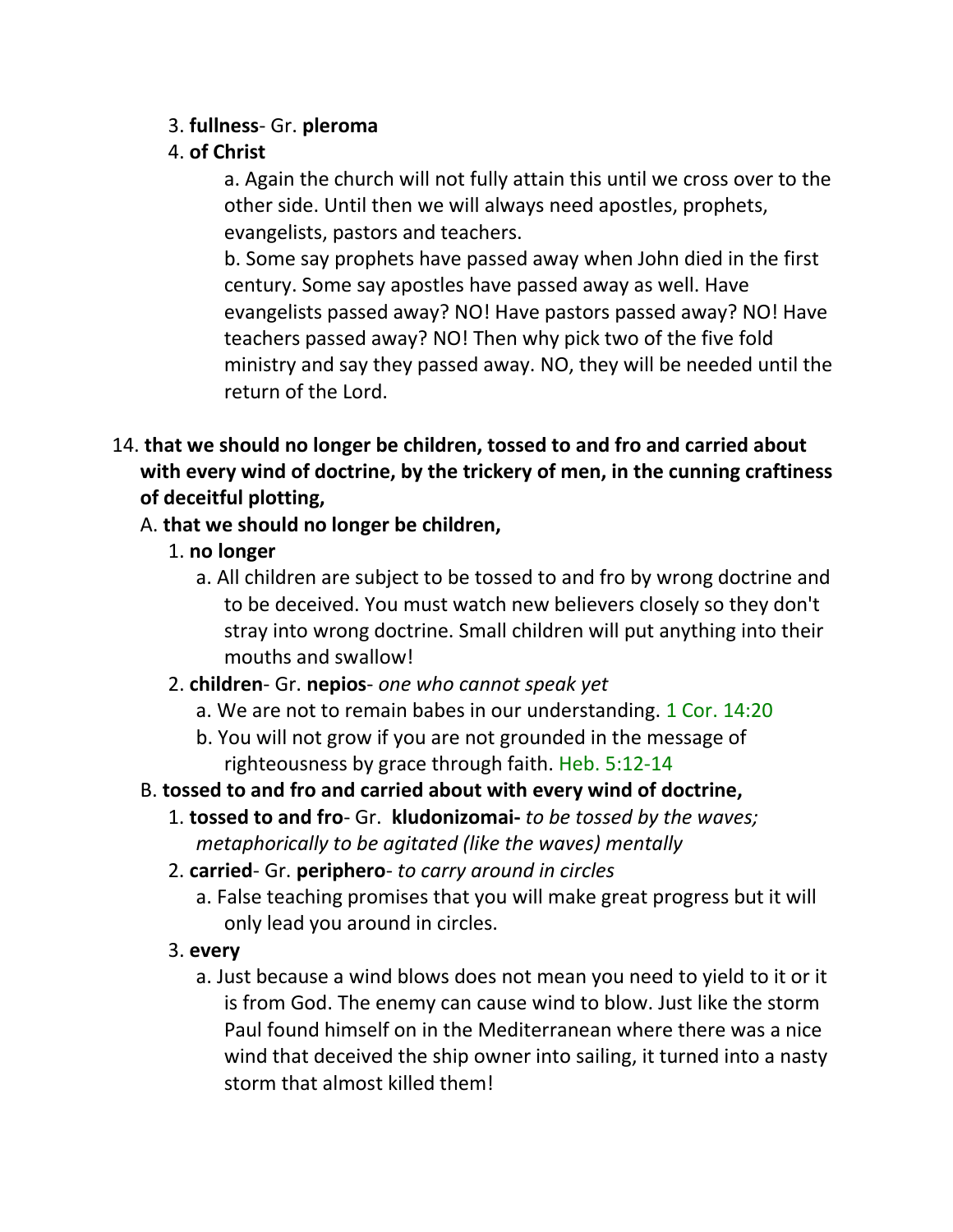- 4. **wind** Gr. **anemos** *a very strong stream of wind*
	- a. The only thing that will keep you steady in the winds of false doctrine is the rudder of believing and speaking the truth. James 3:4
	- b. People fall prey to false teaching because they don't love the truth-The Word of God in its entirety and full context. 2 Thess. 2:10

## 5. **doctrine**- Gr. **didaskalia**

## C. **by the trickery of men,**

1. **trickery**- Gr. **kubeia**- *dice playing; metaphorically the deception of men, because dice players sometimes cheated and defrauded their fellow players, trickery*

a. This word means to play with loaded dice. You cannot win when someone is playing with loaded dice. The enemy plays with loaded dice. When you mess around with false doctrine you will be deceived by it and lose many things!

b. They enemy will try to make the simple gospel complicated and get young believers confused. 2 Cor. 11:3

c. Young believers are deceived and cheated by persuasive words, philosophy, and empty deceit. Col. 2:4-8

d. False teachers get believers into doubting the truth. They then become unstable in all their ways. James 1:6

2. **men**- Gr. **anthropos**

## D. **in the cunning craftiness of the deceitful plotting**

- 1. **in cunning craftiness** Gr. **en panourgia** *craftiness, cunning, a specious or false wisdom in a good sense, prudence, skill, in undertaking and carrying on affairs*
- 2. **deceitful-** Gr. **methodia-** *deceitful methods, cunning arts, deceit, craft, trickery*
- 3. **plotting** Gr. **plane** *wandering about*
	- a. We get planet from this word because they were thought to be wandering stars.
	- b. False teachers don't stay in once place long. They keep moving so they won't be found out or deal with the consequences from their teachings and wrong actions.

## 15. **but, speaking the truth in love, may grow up in all things into Him who is the head—Christ—**

A. **but,**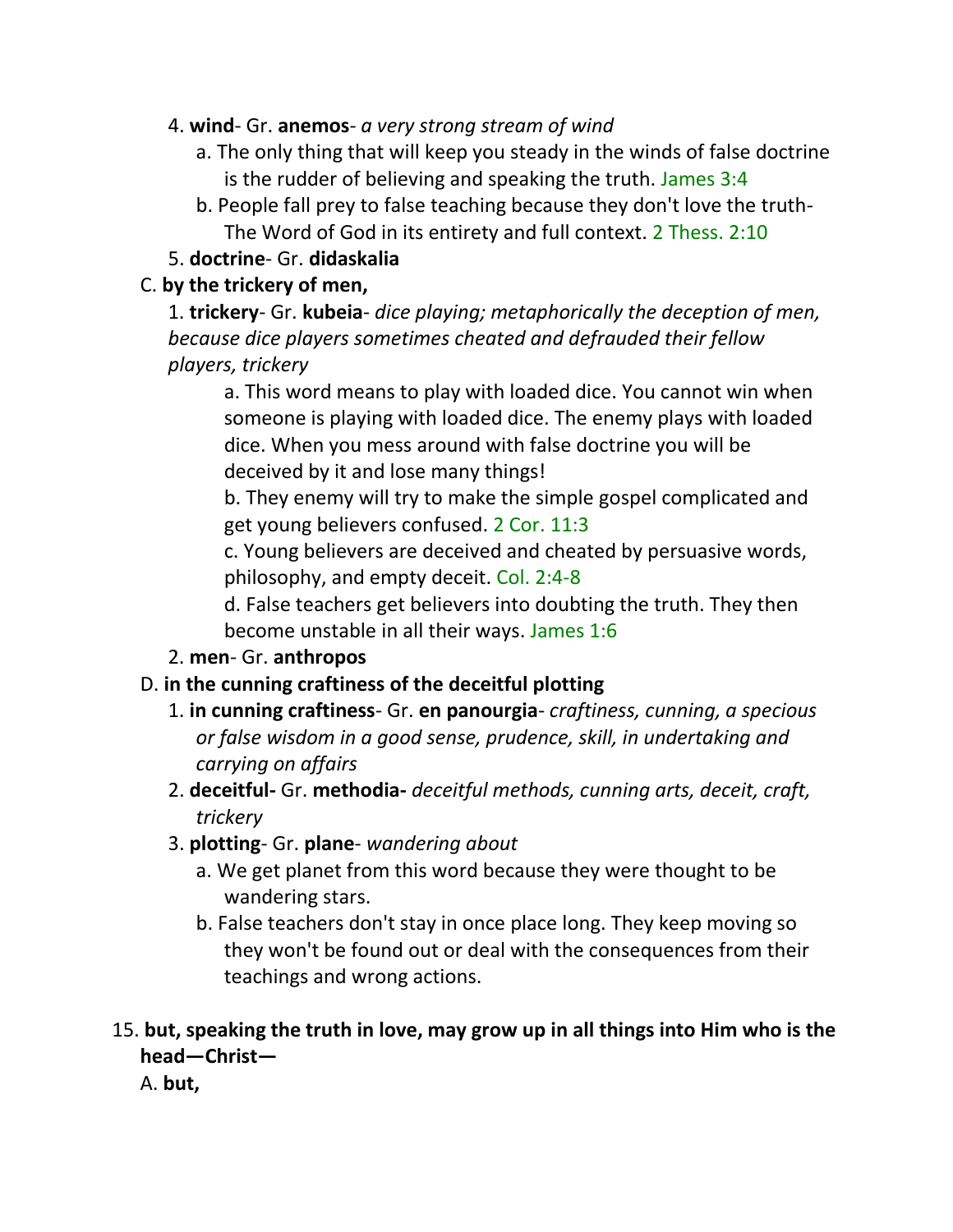1. in contrast we should grow up and speak the truth. This is a word play on the word children- Gr. **brephos**- *one that cannot speak yet*. We are to grow up and learn to speak the truth. Instead of buying into lies, we need to grow up in the truth and combat those lies by speaking the truth in love. False teachers speak lies in malice. We are to speak the truth in love.

## B. **speaking the truth in love,**

- 1. **speaking the truth** Gr. **aletheuo**
	- a. The truth is the Word of God- John 17:17
- 2. **love** Gr. **agape**
	- a. It is possible to speak the Word but not in love. God spoke His Word in love and so should we.

## C. **may grow up in all things into Him who is the head**

## 1. **grow up**- Gr. **auxano**

- a. We grow by the milk of the Word. 1 Pet .2:2
- b. We grow by knowing and receiving grace and the knowledge of the Lord Jesus. 2 Pet. 3:18

## 2. **all things**

- a. There are some areas we are more grown up in than others. We need to grow up in all things.
- 3. **into Him** *better translated unto Him*
	- a. All believers are in Him. We have been planted in the soil of Christ and no matter how mature we get we are always in Him but also our growth is unto Him. He is our object and goal. He is the purpose for our growth.
- 4. **head** Gr. **kephale** *chief, prominent, supreme*
- D. **Christ** *The Anointed One, the Messiah*
- 16. **from whom the whole body, joined and knit together by what every joint supplies, according to the effective working by which every part does its share, causes growth of the body for the edifying of itself in love.** 
	- A. **from whom the whole body,**
		- 1. **whole body** Gr. **pas soma**
			- a. From Jesus comes the life of the body. John 15:5
			- b. We need to remain connected to the body to receive from Jesus. Some Christians think they can disconnect from other believers and receive everything from Jesus directly. This is a deception.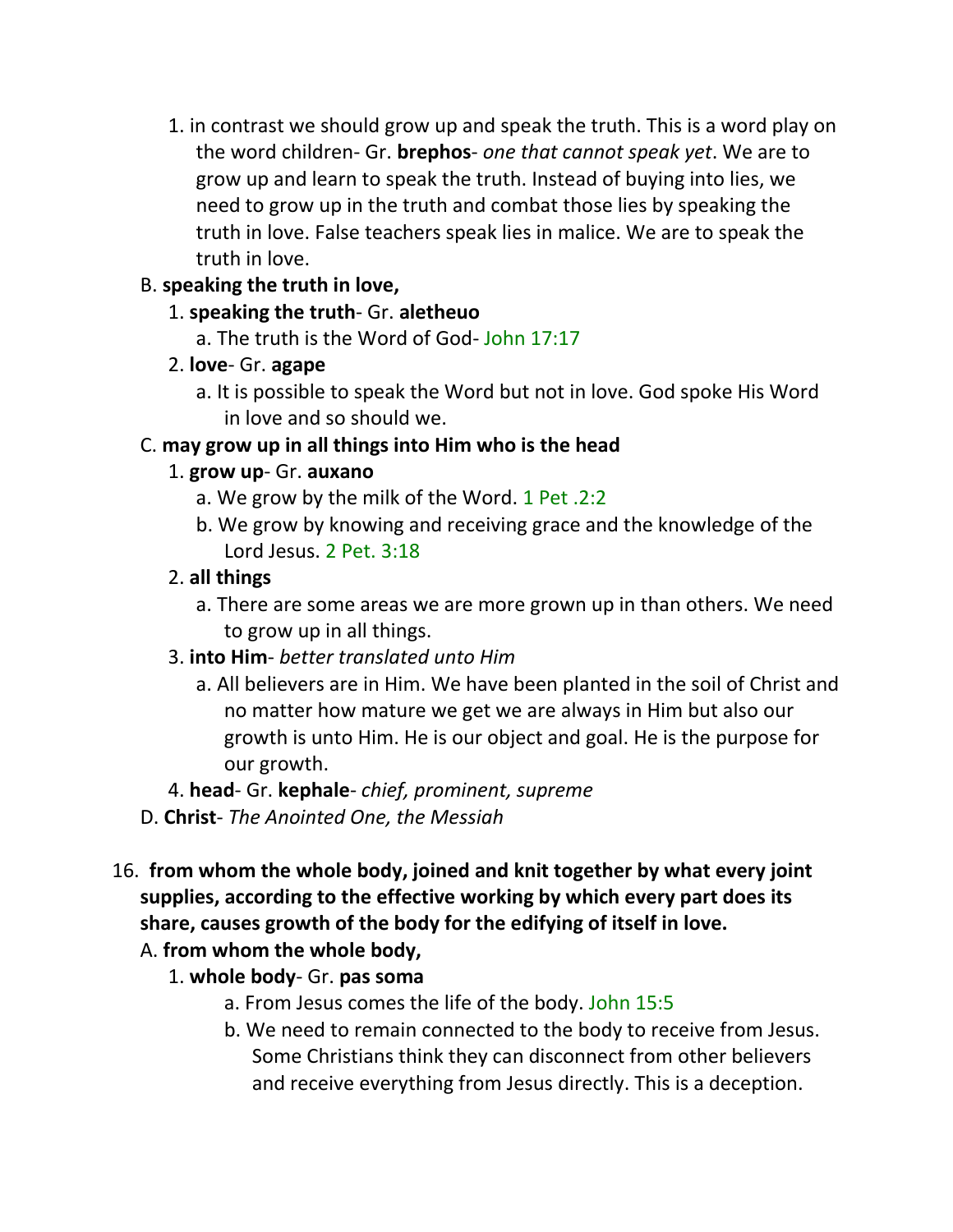Much of what we are to receive from Jesus will come through other body members.

- B. **joined and knit together by what every joint supplies,**
	- 1. **joined-** Gr. **sunarmologeo** *to join or fit closely together, to frame together*
	- 2. **knit together** Gr. **sunbibazo** *to put together forcefully, to cause to coalesce, to join together, put together, to unite or knit together: in affection*
		- a. Col. 2:19
	- 3. **every** Gr. **pas**
	- 4. **joint-** Gr. **haphe** *bond, connection*
		- a. These are those in the five-fold equipping offices- apostle, prophet, evangelist, pastor and teacher.
	- 5. **supplies** Gr. **epichoregia**

#### C. **according to the effective working by which every part does it share,**

- 1. **effective working** Gr. **energeia**
	- a. Grace causes effective working. Eph. 3:7
	- b. Truth causes effective working. 1 Thess. 2:13
- 2. **every part** Gr. **hekastos heis meros**
- 3. **does it share** Gr. **metron**
	- a. There is a purpose and function that every person in the body of Christ is to fulfill. We are to all do our share. Do our measure.

### D. **causes the growth of the body for the edifying of itself in love**

- 1. **causes** Gr. **poieo**
- 2. **growth** Gr. **auxesis**
- 3. **of the body** Gr. **soma**
- 4. **edifying** Gr. **oikodome**
	- a. Again we are edified three ways in the NT- by the Holy Spirit praying in the Spirit, through the five fold equipping offices, and through other members of the body.
- 5. **itself** Gr. **heautou**
- 6. **in love** Gr. **en agape**
	- a. This is the flow of life in the body- love.
	- b. Love edifies. 1 Cor. 8:1
- 17. **This I say, therefore, and testify in the Lord, that you should no longer walk as the rest of the Gentiles walk, in the futility of their mind,**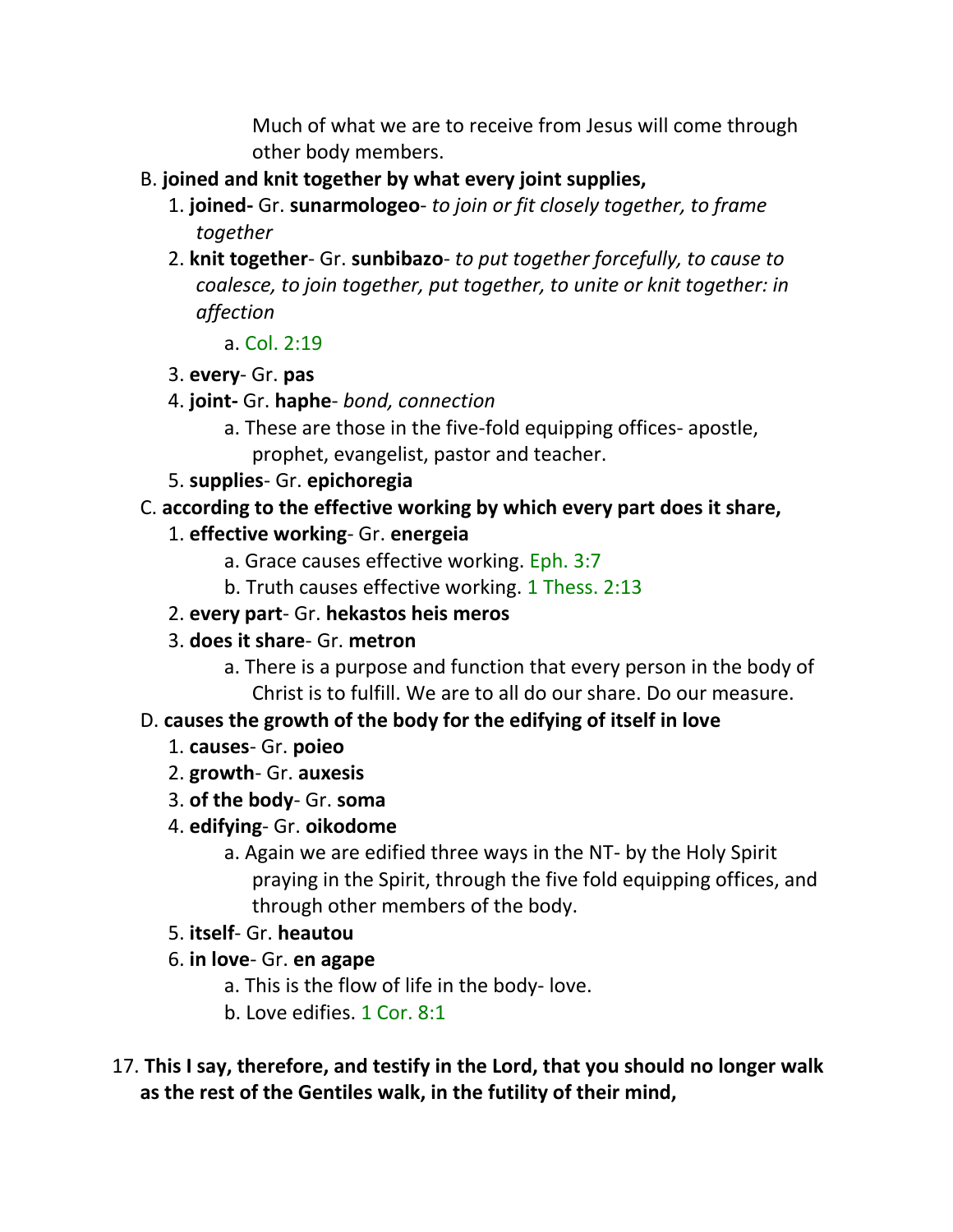#### A. **This I say,**

## 1. **say**

a. Paul the apostle to the Gentiles

b. Every time Paul uses the phrase, "This I say" in his writings it always is in connection to correcting false doctrine." 1Co 1:12, 1Co\_15:50; 2Co\_9:6; Gal\_3:17; Col\_2:4

c. The writings of the NT apostles are to give us a foundation in correct and healthy doctrine.

## B. **therefore,**

1. Since we are born again, part of the body of Christ, and have the flow of life and love of Jesus towards us now let that change the way you think and live our life.

## C. **and testify in the Lord,**

- 1. **testify** Gr. **marturomai** *bear witness*
	- a. Paul could testify personally of the power of the life and love of Jesus to change a life. He used to be Saul of Tarsus who hated Gentiles and Christians. Now he was the Paul the apostle to the Gentiles and one of the main leaders of Christendom.

## D. **that you should no longer walk as the rest of the Gentiles walk**

## 1. **no longer**

a. Some still were walking in the same way they were before they were saved.

## 2. **walk**- Gr. **peripateo**

a. Walking is a decision based upon the inclination of the mind.

## 3. **rest**- Gr. **loipoi**

a. They were saved Gentiles in Ephesus.

## 4. **Gentiles**

5. **walk**- Gr. **peripateo**

## E. **in the futility of their mind**

1. **futility**- Gr. **mataiotes-** *what is devoid of truth and appropriateness, vanity, purposelessness, emptiness, frailty, folly, perverseness, depravity, want of vigor*

a. The truth will bring purpose, fullness, strength, and holiness. This begins in the mind.

b. The mind that is devoid of truth will lack purpose, will be empty, frail, without strength, and given to depravity.

2. **mind-** Gr. **dianoia**- *deep thought, imagination*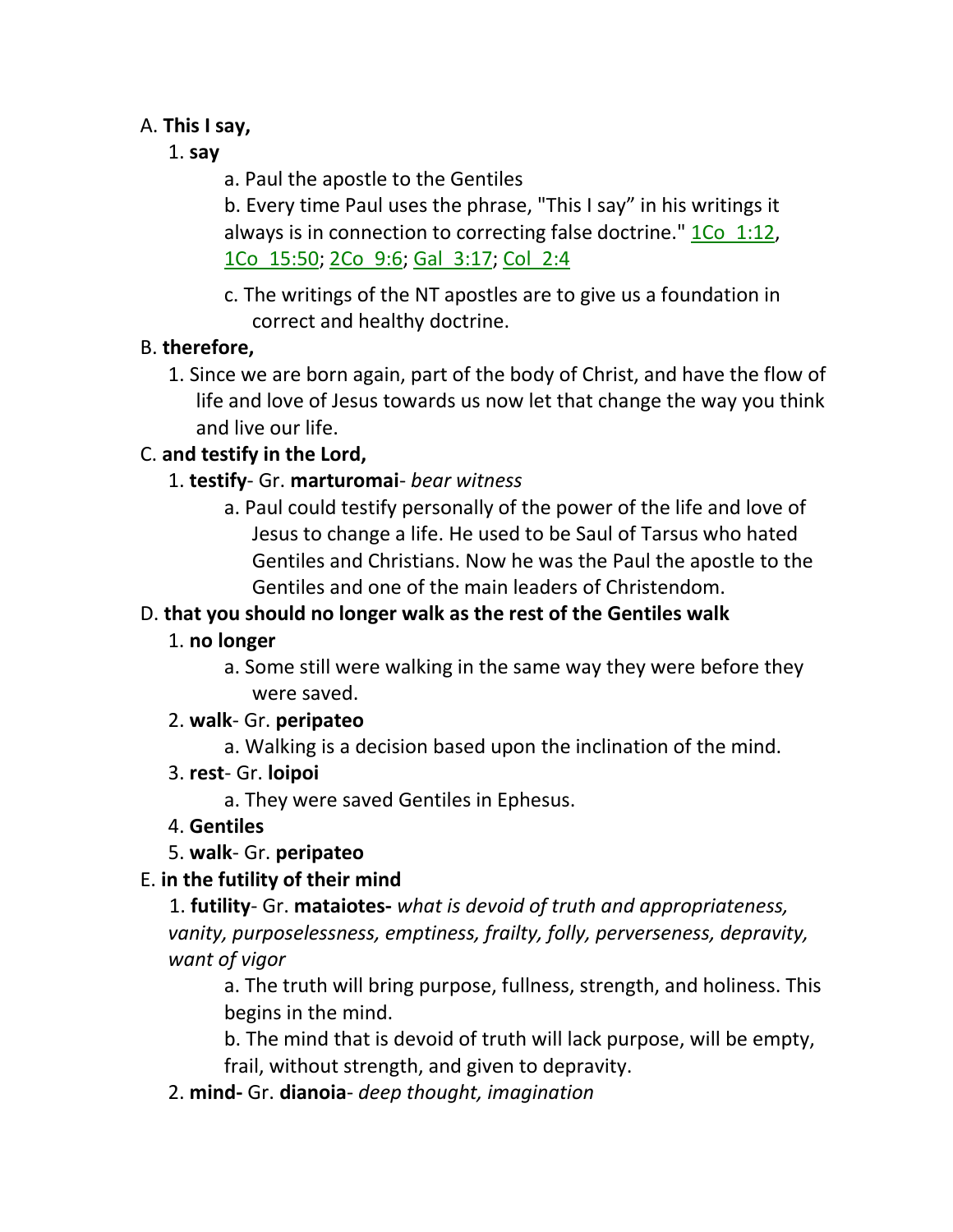- a. Science would call this our sub-conscious mind, which drives our actions and lives.
- 18. **having their understanding darkened, being alienated from the life of God, because of the ignorance that is in them, because of the blindness of their heart;** 
	- A. **having their understanding darkened,**
		- 1. **understanding** Gr. **dianoia** *deep thought, imagination*
			- a. Same word translated as mind in verse 17.
		- 2. **darkened** Gr. **skotizo**
			- a. This verb is in the perfect tense- this has happened in the past with the result of being in the dark now. It is a settled darkness.
			- b. The world is in the dark about God.

## B. **being alienated from the life of God,**

- 1. **being alienated** Gr. **apallotrioo** *to alienate, estrange, to be shut out from one's fellowship and intimacy*
	- a. When a Christian is out of fellowship it is not from God's side, but from their side! They have made an enemy of God in their own mind. Col. 1:21 They do not need God restored to them, but they need to be restored to God through the truth and repentance.
	- b. This verb is also in the perfect tense which speaks of a settle position.

## 2. **from the life of God**- Gr. **zoe theos**

a. Zoe is not just duration of life but quality of life. Zoe life is to know Jesus Christ and Him who sent Him. John 17:3

## C. **because of the ignorance that is in them,**

- 1. **because** Gr. **dia**
- 2. **ignorance** Gr. **agnoia**
	- a. We get our word agnostic from this word. All agnostics are described in this verse.
- 3. **in them** Gr. **en autos**
- D. **because of the blindness of their heart**
	- 1. **because-** Gr. **dia**
	- 2. **blindness** Gr. **porosis** *the covering with a callus, a hardening, obtrusiveness of mental discernment, dulled perception, the mind of one has been blunted, stubbornness, obduracy, blindness,*
		- a. A calloused heart is a blind heart.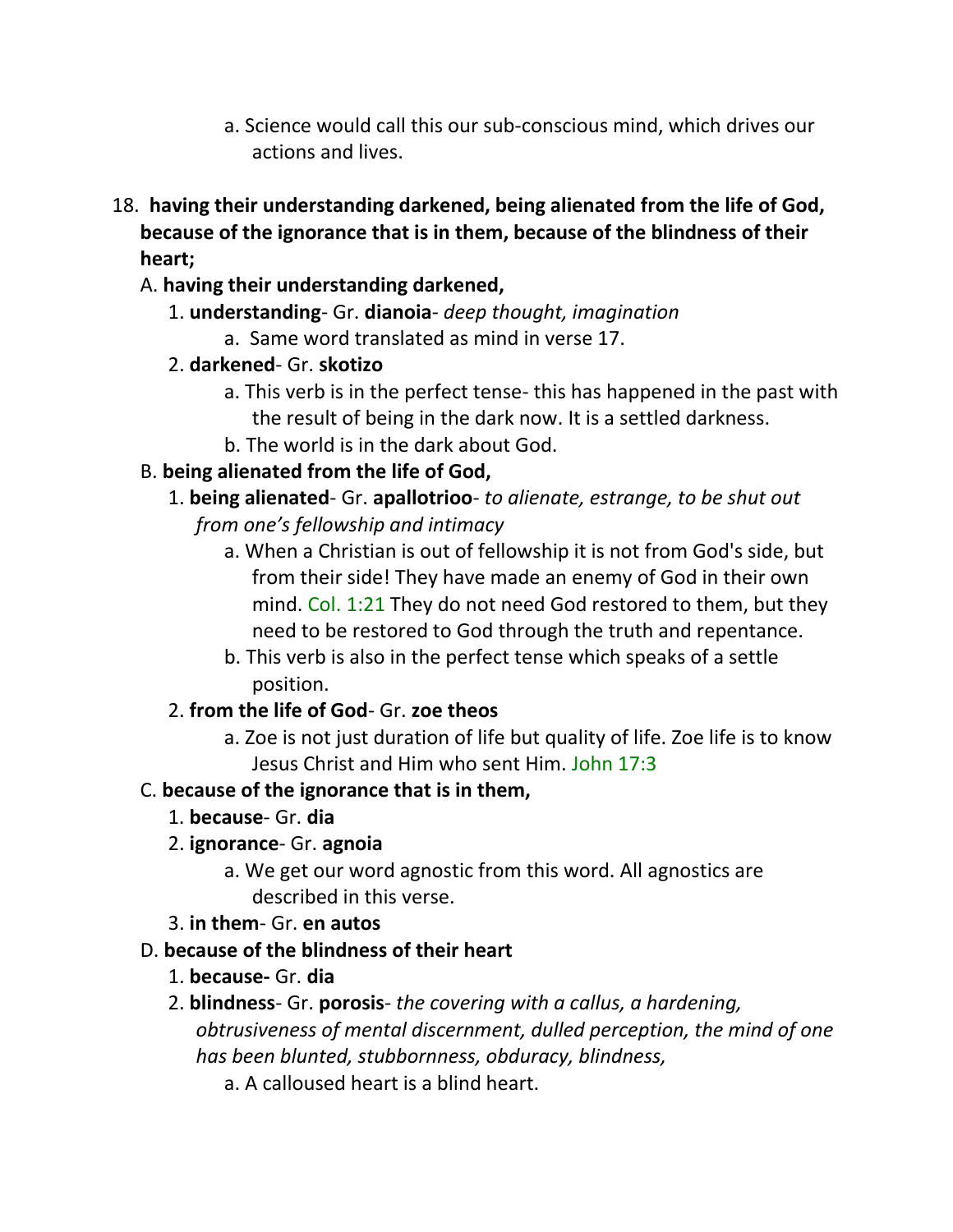- b. A hardened heart comes from neglecting something. Whatever you don't focus on or neglect you will be hardened towards. Whatever you focus on and give your attention to you will be softened to. Those who do not focus on God or His Word will end up with a hard heart against God. You can soften your heart by refocusing your attention upon God and His Word.
- c. Romans 1 states that this process began because they neither glorified God nor were thankful. A hardened heart towards God will be reversed through glorifying God and being thankful to Him. Praying in the Spirit does both of these. Acts 10:46, 1 Cor. 14:17 If you are a Christian with a hardened heart start praying in the Spirit a lot. You will see a turning of your heart.
- d. Return to the Word of God which is truth and light for your heart. Praying in the Spirit and returning to daily time in the Word of God will reverse this process in your heart.

## 3. **heart-** Gr. **kardia**

a. The inward man comprised of spirit and soul. In an unbeliever it is both their spirit and soul. In a Christian it is their soul that has undergone this condition.

## 19. **who, being past feeling, have given themselves over to lewdness, to work all uncleanness with greediness.**

A. **who,**

- B. **being past feeling-** Gr. **apalgeo** *to cease to feel pain or grief cease to feel pain at, to become callous, insensible to pain, apathetic*
	- 1. This is a very dangerous place to be. When you stop feeling pain, you can be greatly damaged. If we can't feel a hot stove we can be irreparably burnt.
	- 2. One of the dangers of this condition is that you do not feel pain over your sin, so you tend to think God is ok with it as well.
- C. **have given themselves over to lewdness,**
	- 1. **given themselves over** Gr. **paradidomi-** *to give into the hands (of another), to give over into (one's) power or use, to deliver up one to custody, to be judged, condemned, punished, scourged, tormented, put to death*
		- a. Romans says this happens because one does not glorify God or is thankful. They exchange the truth of God's Word for a lie. Rom.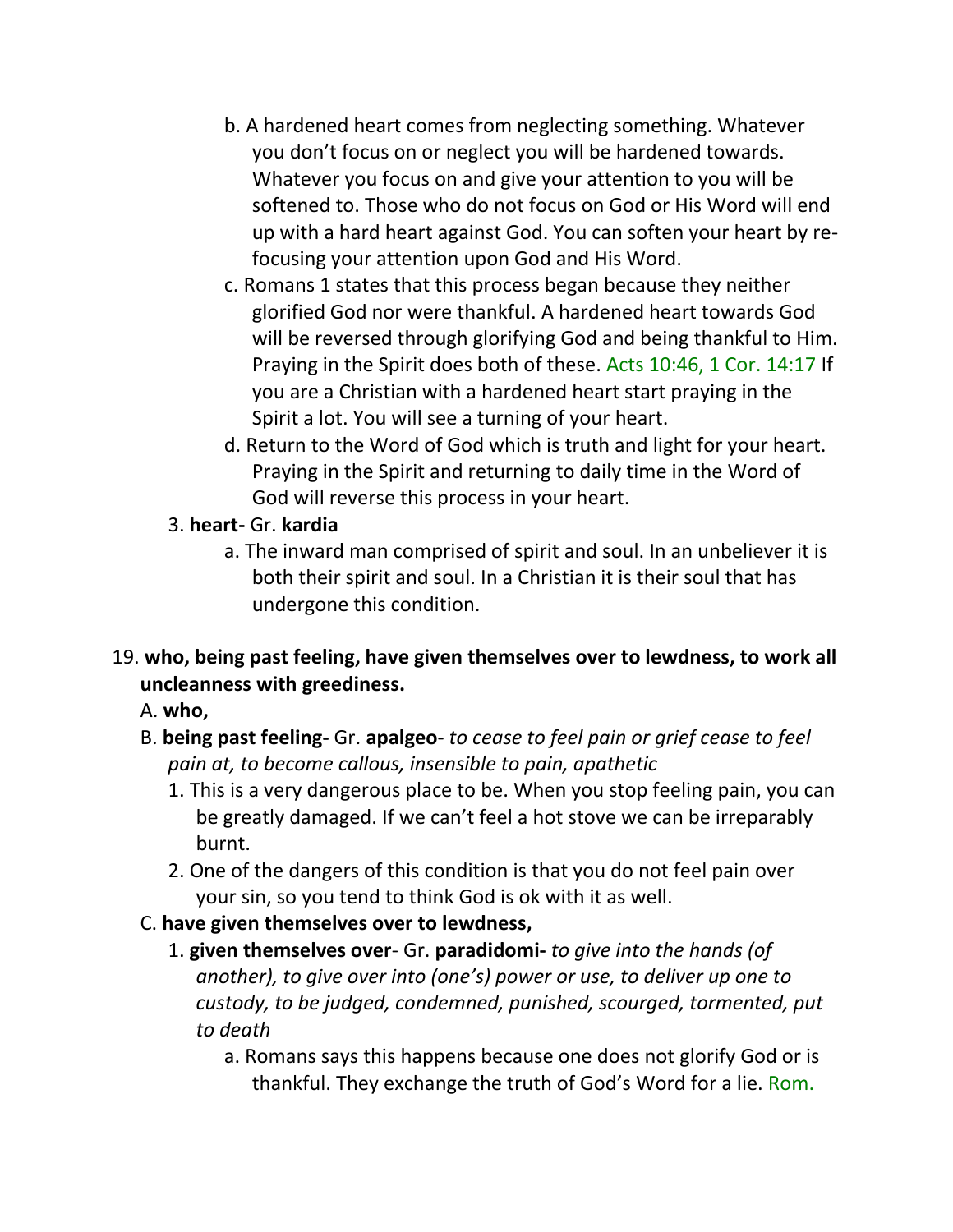#### 1:24-26

2. **lewdness**- Gr. **aselgeia**- *unbridled lust, excess, licentiousness, lasciviousness, wantonness, outrageousness, shamelessness, insolence*

## D. **to work all uncleanness with greediness**

- 1. **work** Gr. **ergasia** *a working, performing*
	- a. This work is slave labor under a cruel taskmaster.
- 2. **all uncleanness** Gr. **pas katharsia** *all and every kind of uncleanness, impurity*
- 3. **greediness** Gr. **pleonexia** *a craving to have more and more*
	- a. This greed for more and more sinks a person lower and lower in addiction and sin. This greed is like gravity that pulls them in and down.

## 20. **But you have not so learned Christ,**

## A. **learned**- Gr. **mathano**

- 1. We get our word math from this. We need to learn the higher math of Christ and the Spirit. The elementary math of the flesh just does not add up! You plus trusting your flesh adds up to a zero with the rim knocked off. You trusting in Christ and His Spirit adds up to infinity.
- 2. We must **learn Christ** who He is in us and who we are in Him. Matt. 11:29
- 3. Jesus is the truth. If we know the truth the truth makes us free. John 8:32
- B. **Christ** The Messiah, the Anointed One

### 21. **if indeed you have heard Him and have been taught by Him, as the truth is in Jesus:**

- A. **If indeed you have heard Him and have been taught by Him,**
	- 1. **heard** Gr. **akouo** 
		- a. Faith comes by hearing, and hearing by the Word of God [Christ]-

### Rom. 10:17

### 2. **taught-** Gr. **didasko**

- a. Jesus teaches us by His anointing and Word. 1 John 2:27
- b. Carnal believers need to be taught the New Covenant.

### B. **as the truth is in Jesus**

- 1. **truth** Jesus is full of grace and truth- John 1:17
	- a. The spirit of truth leads us into all truth. Jesus gives us an understanding to know Him who is true. 1 John 5:20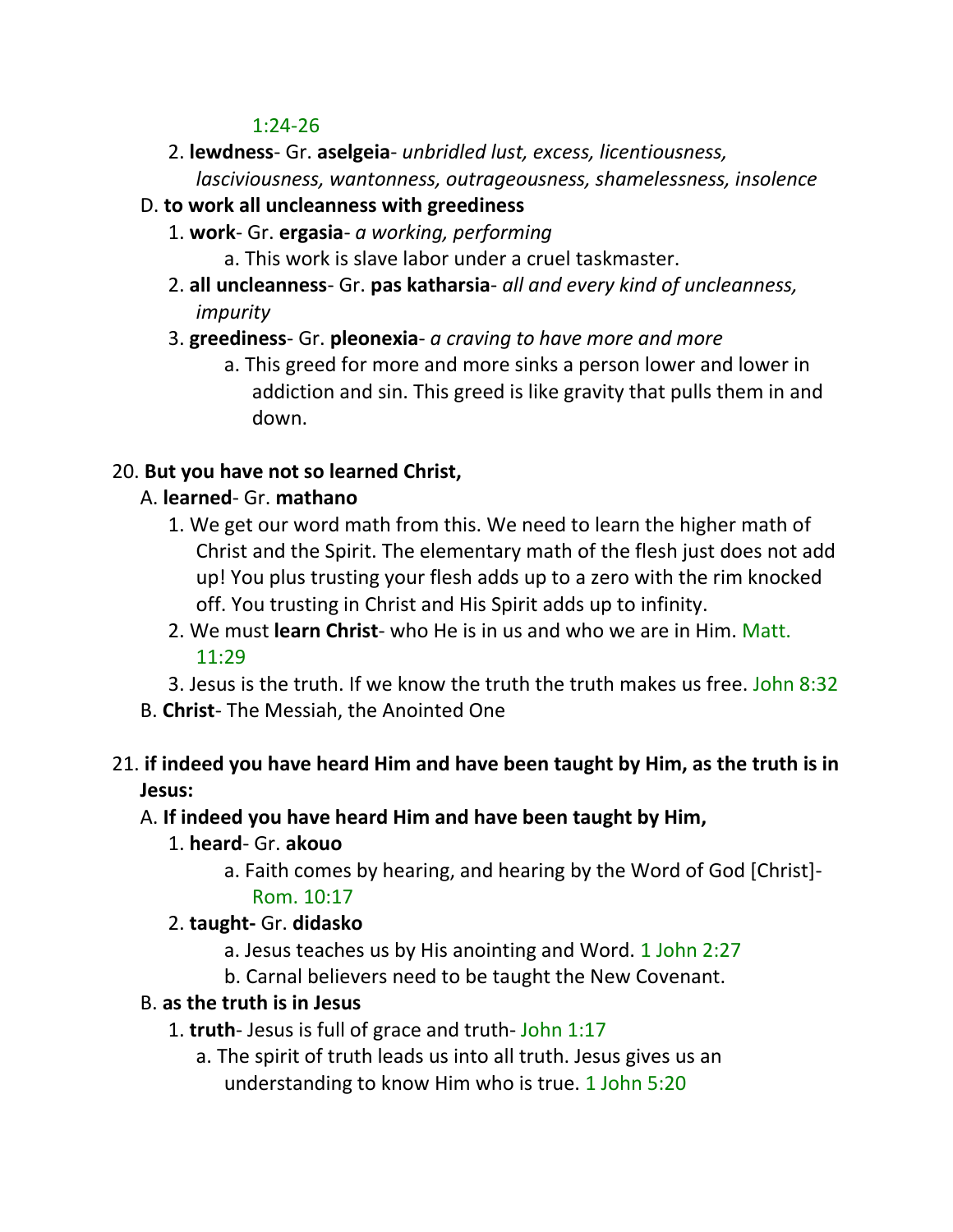- b. The flesh pattern in the previous verses details someone who is focused upon Himself. Here we see we turn our complete focus to Christ.
- 22. **that you put off, concerning your former conduct, the old man which grows corrupt according to the deceitful lusts,**

## A. **that you put off,**

## 1. **put off-** Gr. **apotithemi**

- a. This Greek word was used of death- putting off the body. 2 Pet. 1:14
- b. This was mainly a clothing term. It referred to taking off of clothes. Clothes speak of identity. We identify ourselves with clothes. Most occupations have unique clothing that identifies them. To take off old clothes and put on new clothes speaks of a change of identity in reality and in our thinking. This took place with our death with Christ and our re-birth as new creations.

## B. **concerning your former conduct,**

- 1. **former** Gr. **proteros**
	- a. Before our new birth.
	- b. If we walk according to our flesh we will tend to return to the practices we did before we were saved. Each person's flesh has a certain bent to it.

2. **conduct**- Gr. **anastrophe**

## C. **the old man which grows corrupt according to the deceitful lusts**

## 1. **old man**- Gr. **palaios anthropos**

- a. Who we were in Adam.
- 2. **grows-** Gr. *not in Greek*
- 3. **corrupt** Gr. **phtheiro** *to corrupt, to destroy, ruin, spoil, wander, drift, pine away in barrenness,*
	- a. The flesh life will bring corruption, destruction, ruin, spoil, and cause us to wander, drift, and pine away in barrenness.

### 4. **deceitful-** Gr. **apate**

a. The lusts of the flesh are deceitful because we tend to believe that those desires are our desires. NO, they are the desires of a man who as died. It is the remains of a dead man- which is the flesh. We are a new man with new desires buried deep in our spirit and heart. Our identity has changed. Don't buy into the lie that you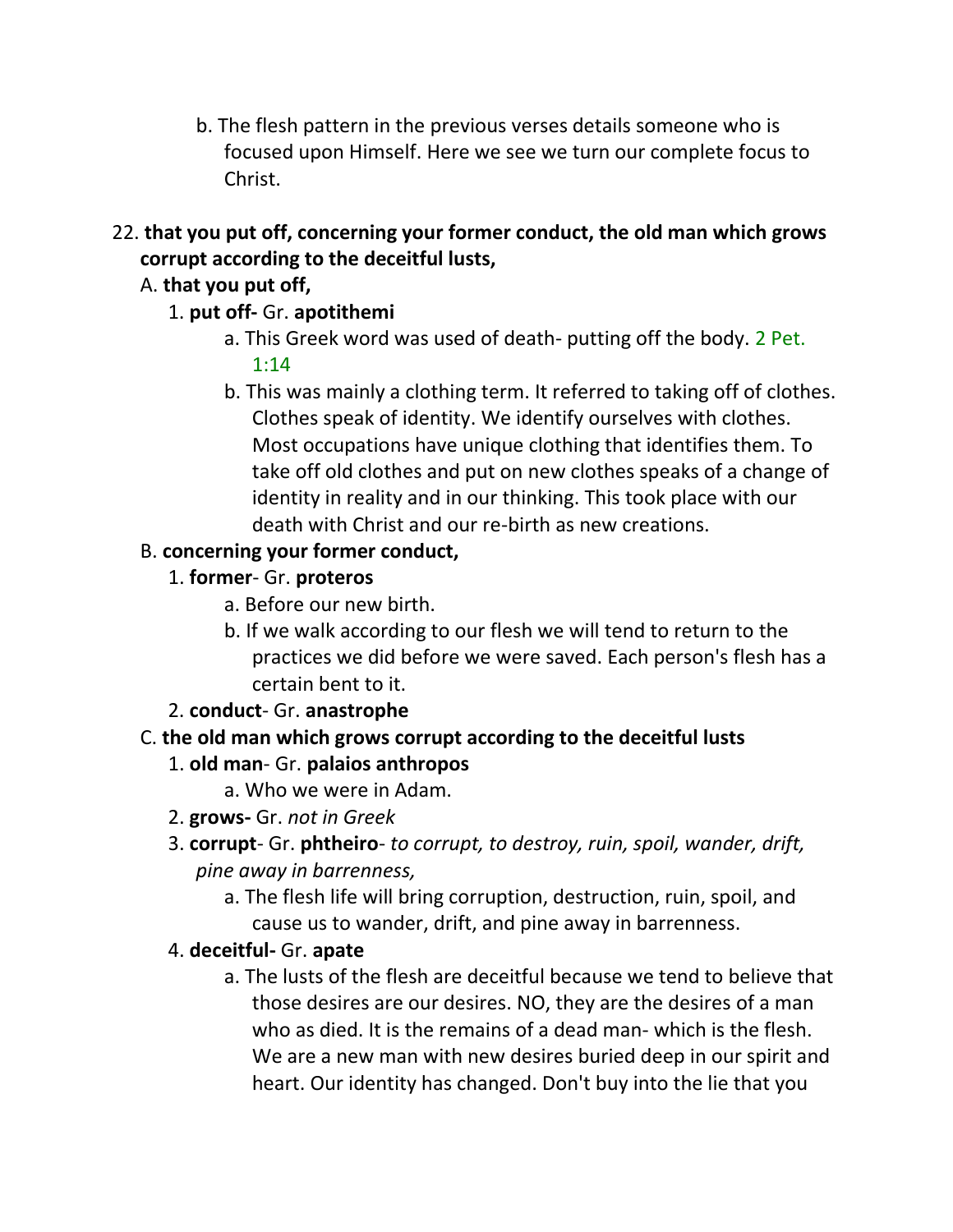are still the same old person with the same old desires. If you do you will not resist in faith those wrong desires. We resist in faith when we stand in our new identity and speak who we are in the death, burial, and resurrection of Christ.

- b. Sin is deceitful. Heb. 3:13
- 5. **lusts** Gr. **epithumia**

#### 23. **and be renewed in the spirit of your mind,**

#### A. **renewed**- Gr. **ananeoo**- *to make new again, fresh*

1. Where do you slip off the old clothes of the old man that has passed and put on the new clothes of the new man re-born? It is in the closet of your mind.

#### B. **spirit**- Gr. **pneuma**

1. This can be translated spirit, attitude, or at the core of something. I believe this is referring to being renewed at the center or core of your mind. Science would call this the sub-conscious mind that drives most behavior.

#### C. **mind-** Gr. **nous**

- 1. We are to renew our mind. Rom 12:2
- 2. The mind is renewed by revelation knowledge. Col. 3:10
- 24. **and that you put on the new man which was created according to God, in true righteousness and holiness.**

### A. **and that you put on the new man which was created according to God,**

- 1. **put on-** Gr. **enduo** *to put clothes on, be endued with*
- 2. **new man neos anthropos**
	- a. Everyone that has been born again has put on [past tense] Christ in their spirit- identity. Col. 3:10
	- b. Everyone that has been born again needs to put on [present tense] Christ in their soul- their personality. Rom. 13:14
	- c. The old man is who we were in Adam. The new man is who we are in Christ. The Bible is really about two men- Adam and Christ. Which are you in? That is the question that determines salvation. Are you still in the Adam's family or Christ's family? That will be the question that must be answered when you die.

#### 3. **created**- Gr. **ktizo**

a. Those who are in Christ are new creations. Universalists say everyone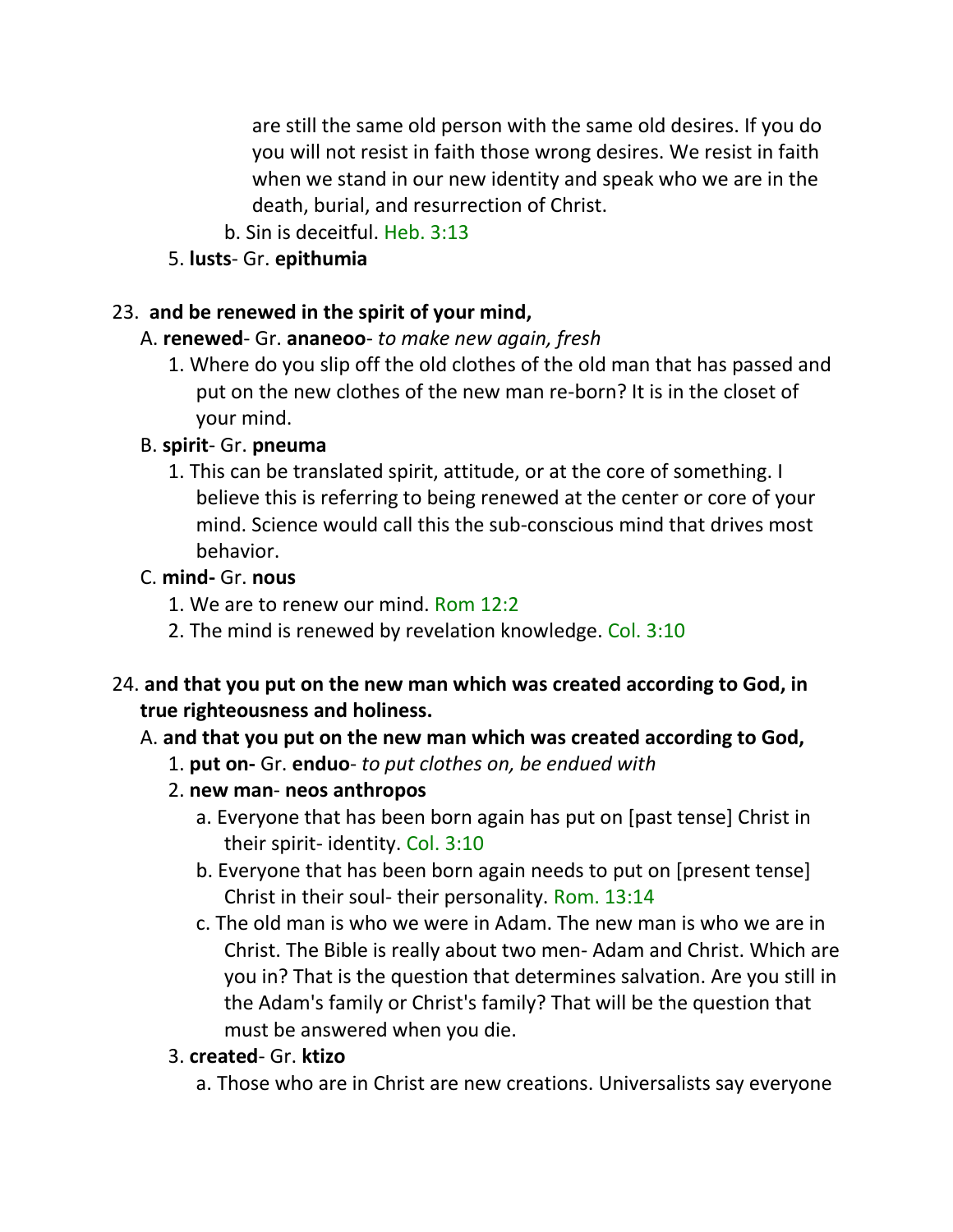has been reconciled and are in Christ but they need to believe to experience the new birth and the benefits of salvation in this life. The Bible refutes that. If any man be IN CHRIST he is a new creature. 2 Cor. 5:17. Every person has to choose to be in Christ or not. It is not automatic. If you are in Christ you are a new creature. Gal. 6:15

- b. We are new creations that have never existed before. Eph. 2:10
- 4. **according to God** Gr. **kata theos**
	- a. According to the pattern of God.

## B. **in true righteousness and holiness**

- 1. **true** Gr. **aletheia** *true or genuine, in reality, in fact*
	- a. There is a true and genuine righteousness and holiness and then there is a fake. Those who are in religion are fakes. The Pharisees were fakes. They had plastic fruit.
	- b. True and genuine righteousness comes from Christ as a gift. This gift produces true and genuine fruits of righteousness.

## 2. **righteousness**- Gr. **dikaiosune**

- a. Our righteousness in Christ is not merely some positional idea or spoken possibility. No it is true, genuine, and real. We are the righteousness of God in Christ Jesus! 2 Cor. 5:21
- b. Our righteousness in imputed and imparted in us at the new birth. Our spirit is truly righteous and holy in Christ.
- 3. **holiness-** Gr. **hosiotes** *disposition to observe divine law, piety,*

# 25. **Therefore, putting away lying, "LET EACH ONE OF YOU SPEAK TRUTH WITH HIS NEIGHBOR," for we are members of one another.**

# A. **Therefore,**

# B. **putting away lying**

- 1. **putting away-** Gr. **apotithemi-** *to put off*
- 2. **lying** Gr. **pseudos**
	- a. Lying is a practice of the old man. Col. 3:9
	- b. Lying is against sound doctrine. 1 Tim. 1:10
- C. **Let each one of you speak truth with his neighbor,**

# 1. **each one**

- a. Some believe they are a special case and the Word does not apply to them. No let each one...
- 2. **speak** Gr. **laleo**
- 3. **truth** Gr. **aletheia**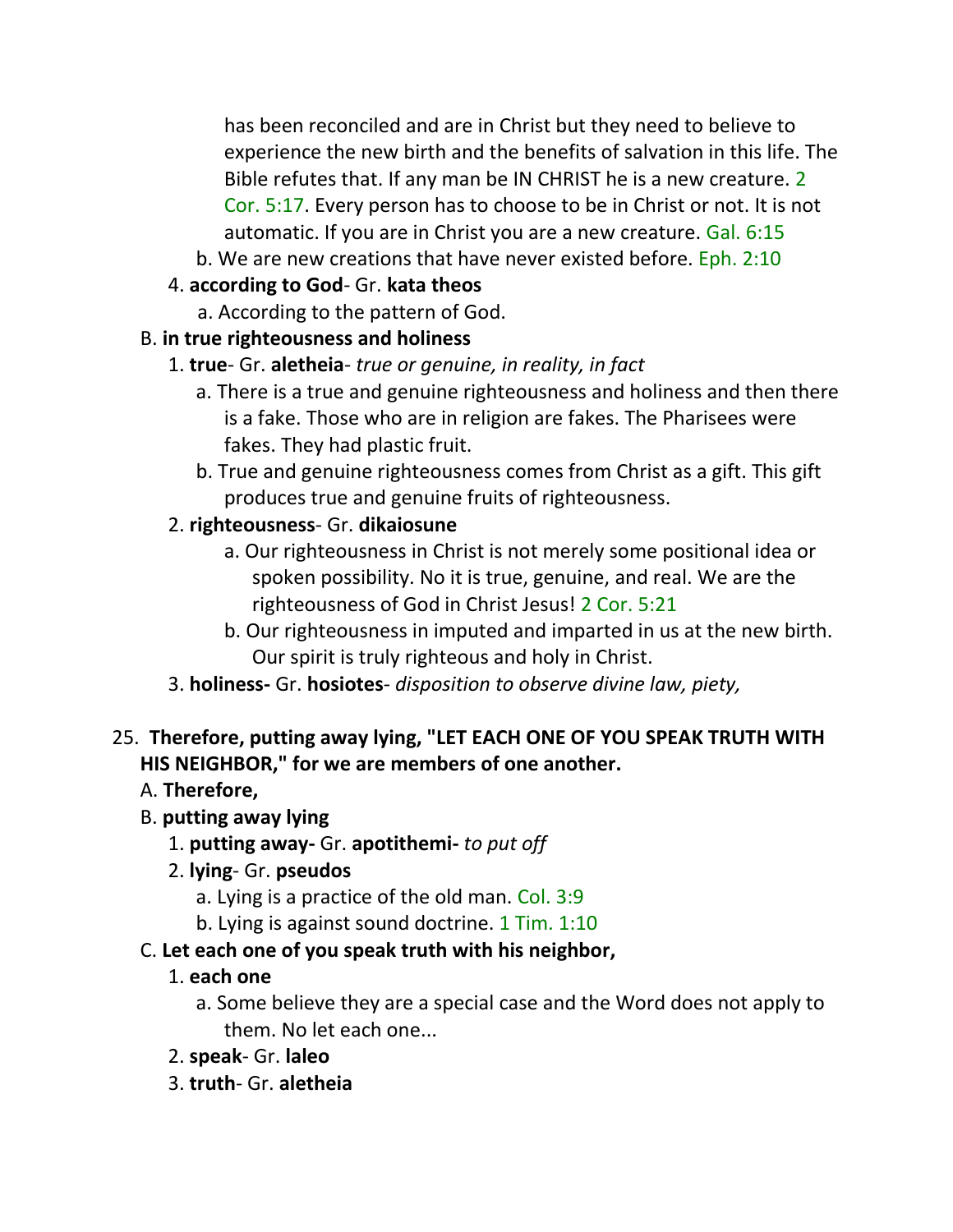- 4. **neighbor** Gr. **plesion** *one who is near, close by*
	- a. Jesus taught that we should not ask who is my neighbor, but showed that we are the neighbor. Luke 10:29 So wherever we go and whoever is near us is our neighbor. We should speak the truth in our home and in the market place equally.

### D. **for we are members of one another.**

- 1. **members** Gr. **melos**
- 2. **one another**
	- a. We all comprise the body of Christ.

## 26. **"BE ANGRY, AND DO NOT SIN": do not let the sun go down on your wrath,**

### A. **Be angry,**

- 1. **angry-** Gr. **orgizo**
	- a. You can be angry and not sin.
	- b. You can have righteous indignation towards injustice.
	- c. You can even have anger at another person. It is what you do with that anger that becomes sin or not.

### B. **and do not sin**

1. **sin**- Gr. **harmartano**- *to miss the mark and fail to partake in the prize*

### C. **do not let the sun go down on your wrath**

- 1. **sun** Gr. **helios**
- 2. **go down** Gr. **epiduo** *to set fully*
- 3. **wrath-** Gr. **parorgismos** *anger alongside, provocation*
	- a. Do not let the sun fully set on your anger that was incited by provocation of another.
	- b. Anger must be dealt with quickly or it will cause a root of bitterness set in and defile many.

## 27. **nor give place to the devil.**

### A. **give place**- Gr. **didomi topos**- *Give topography, give ground*

- 1. We give ground to the devil when we have undealt with anger. We are very susceptible to receiving lies about others when we are angry. We tend to believe accusations more readily when we are in an angry state.
- B. **devil** Gr. **diabolos** *one who divides by accusation*
	- 1. The devil tries to accuse to separate people from God like he did Eve.
	- 2. The devil tries to accuse to separate people from other people like Cain and Abel.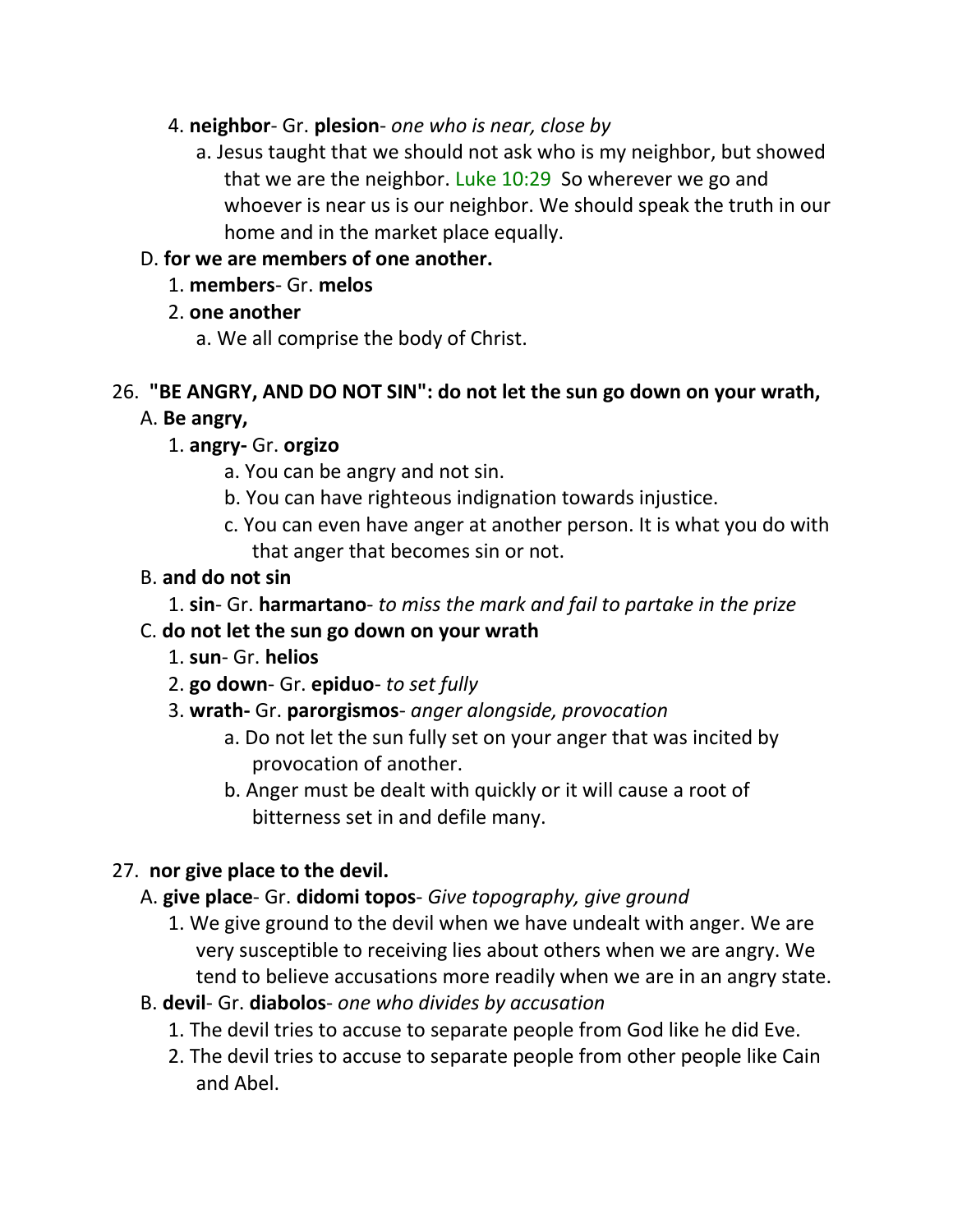- 3. We need to resist the devil-the accuser- when he comes to accuse us and others. James 4:7 We need to resist the accuser and accusation of others and of ourself.
- 4. The devil will try to accuse us and in those moments we need to put on the whole armor of God, which is being clothed with Christ. Eph. 6:11 Christ has fulfilled all righteousness in our behalf and took all our sins and guilt. We stand in righteousness when we stand in Christ.

# 28. **Let him who stole steal no longer, but rather let him labor, working with** *his* **hands what is good, that he may have something to give him who has need.**

- A. **Let him who stole steal no longer,**
	- 1. **stole** Gr. **klepto***- to take by concealment*.
		- a. We get our word kleptomaniac from this word.
	- 2. **steal-** Gr. **klepto**

## B. **but rather let him labor,**

- 1. **labor** Gr. **kopiao** *to work to fatigue, work hard*
	- a. If we do not have a job and are not earning a wage, then we are taking from others. We are stealing.

## C. **working with his hands what is good,**

- 1. **working** Gr. **ergazomai**
	- a. In all work there is profit. Prov. 14:23
- 2. **hands** Gr. **cheir**
- 3. **good-** Gr. **agathos** *intrinsically good*
	- a. Working in a sinful industry does not fulfill this verse.
	- b. Some say they can't find a job that pays them. Jesus never said work if you can find a job that pays you, if not then just sit and beg. No, if you can't find a job that pays you, then volunteer. God said he would bless the work of your hands and that the laborer is worthy of being paid. If you will sow work and trust God, He will make sure finances come to you and a door will open for financial gain.
- D. **that he may have something to give him who has need**
	- 1. **have something-** Gr. *echo*
	- 2. **give** Gr. **metadidomi** *to impart or give back*
		- a. We are called to impart and give back to society.
		- b. If you can't find a paying job, start volunteering and imparting and giving back to society. God will make sure you are compensated.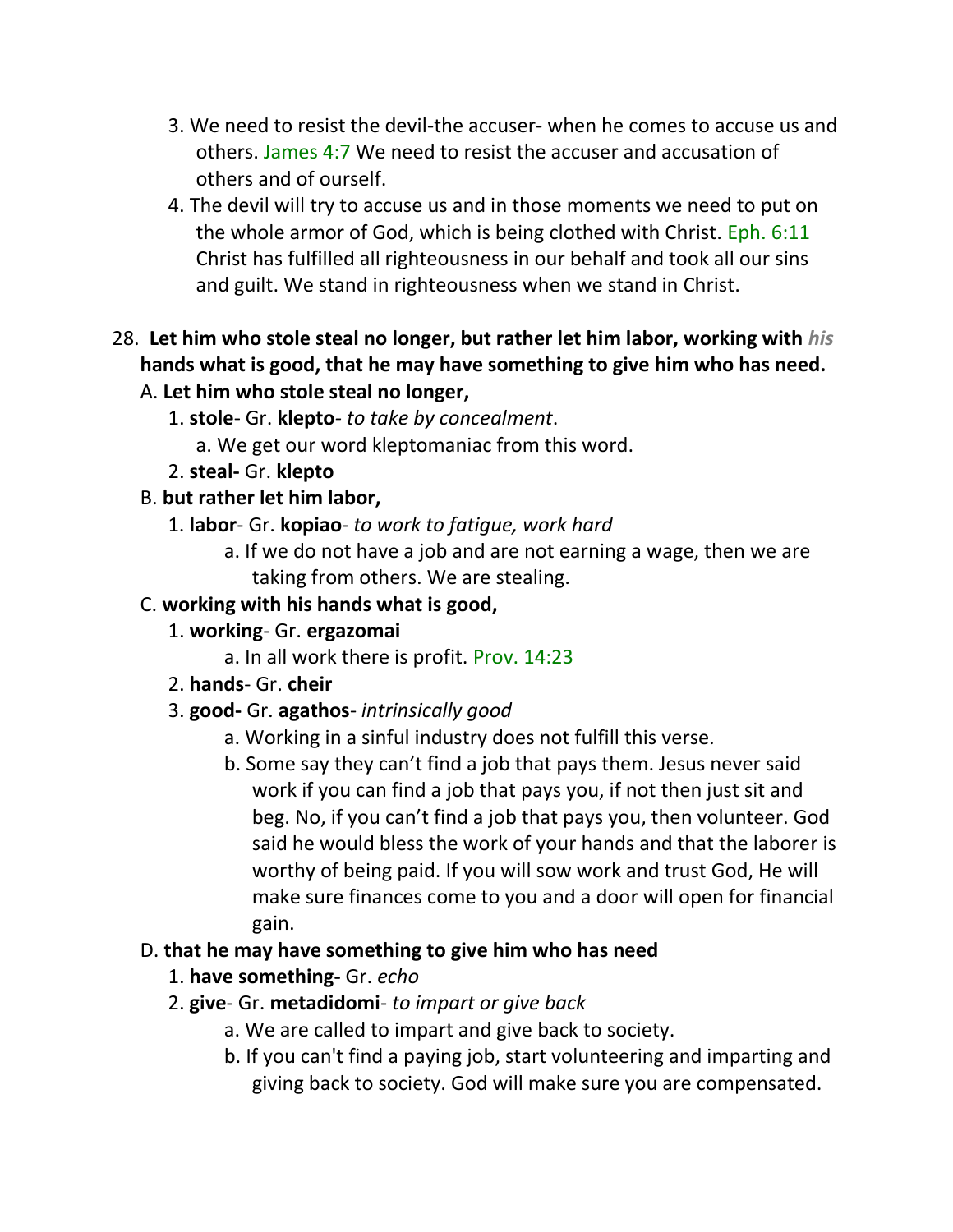- c. Jesus taught it is more blessed to give than receive. Acts 20:35 One of the reasons for this is the multiplication principle found in sowing seed.
- d. The Law of Moses focused on what we should not do like DO NOT STEAL. However, under grace we are given ability to do something positive in its place. God will bless the work of our hands so we can give instead.
- 3. **need-** Gr. **chreia echo**
- 29. **Let no corrupt word proceed out of your mouth, but what is good for necessary edification, that it may impart grace to the hearers.**
	- A. **Let no corrupt word proceed out of your mouth,**
		- 1. **corrupt** Gr. **sapros-** *rotten, putrefied, corrupted by one and no longer fit for use, worn out, of poor quality, bad, unfit for use, worthless, unsound*
			- a. The language we used before we were saved was a dead language of an old man. We have a new language and vocabulary from heaven. It is the language of the new man. It is filled with grace, faith, love, and peace.
		- 2. **word** Gr. **logos-** *speech, word*
		- 3. **proceed** Gr. **ekporeuomai** *to travel out of, to flow out of*
			- a. It is unnatural to have fresh and salt water flowing from the some source. James 3:12 A believer can speak from their flesh or spirit. We have a choice which we will allow to flow.
			- b. Jesus fulfilled this verse at all times. Luke 4:22
		- 4. **mouth** Gr. **stoma**
			- a. As every river as a mouth, so the river of life flows from our mouth.

## B. **but what is good for necessary edification,**

- 1. **good** Gr. **agathos** *what has intrinsic good value*
- 2. **necessary-** Gr. **chreia**
	- a. Sometimes we speak bad and unnecessary things.
- 3. **edification** Gr. **oikodome**
	- a. We can always fulfill this verse by praying in tongues. 1 Cor. 14:4
	- b. When we build up ourselves we can build others up.

## C. **that it may impart grace to the hearers**

- 1. **impart-** Gr. **didomi** *to give*
	- a. Impartation is a work of the Holy Spirit. As we speak from our heart filled with the Word and Spirit then the Holy Spirit will impart grace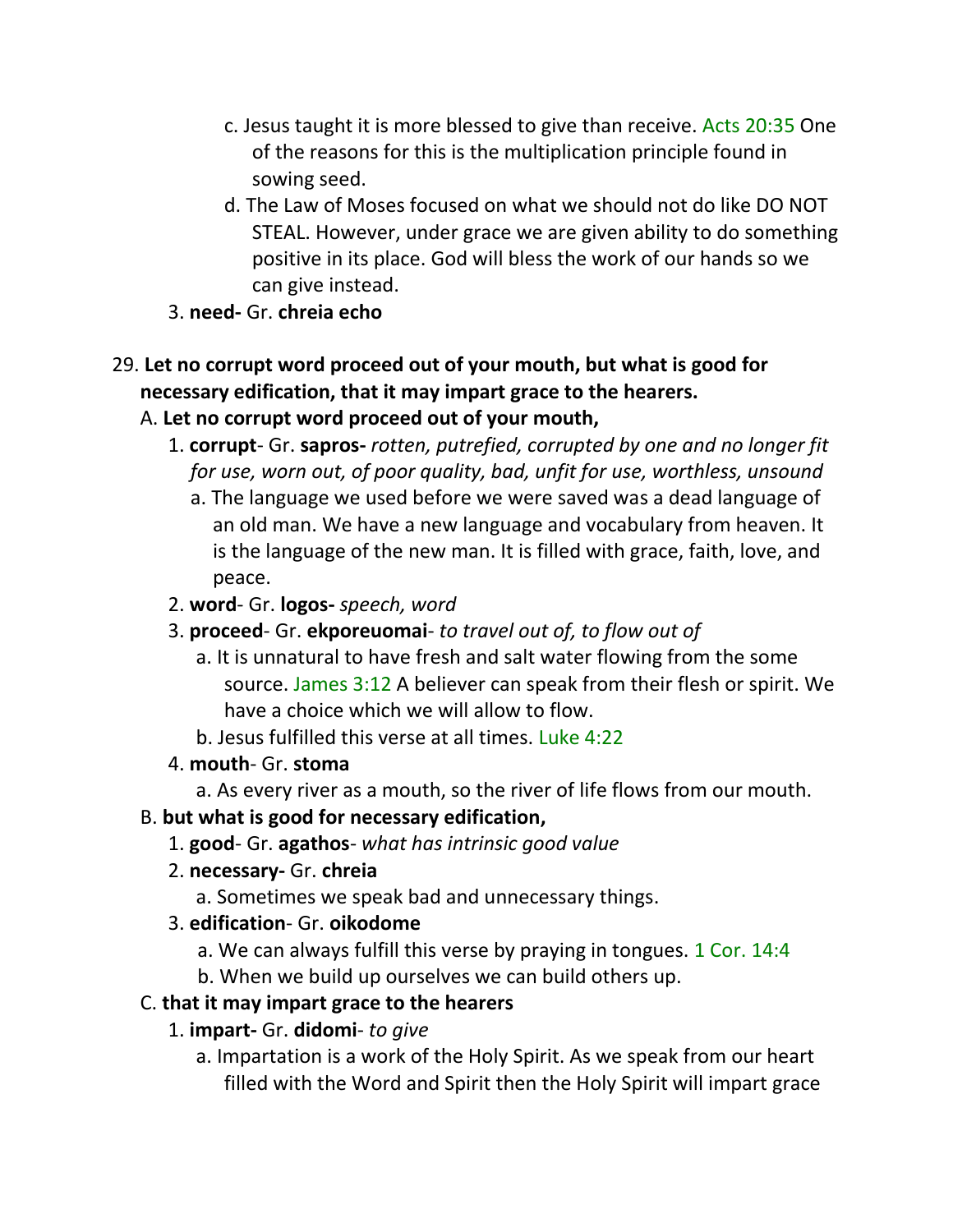to the hearers.

- 2. **grace** Gr. **charis**
	- a. This is not only unmerited favor, but also strength, power, and ability. Our words by the Holy Spirit can impart these to people! Words are powerful for good or evil.
	- b. Our speech is to be seasoned with salt, which is God's grace. Col. 4:6
- 3. **hearers** Gr. **akouo** *listening, hearing*
	- a. Wherever we go people are listening.
- 30. **And do not grieve the Holy Spirit of God, by whom you were sealed for the day of redemption.** 
	- A. **And do not grieve the Holy Spirit of God,**
		- 1. **grieve** Gr. **lupeo** *to make sorrowful, to affect with sadness, cause grief, to throw into sorrow, to grieve, offend, to make one uneasy, vex, cause pain, to distress*
			- a. The Holy Spirit dwells in us but is He comfortable in us? In many Christians the Holy Spirit is uncomfortable due to a life that is inconsistent and unresponsive to Him.
			- b. The Holy Spirit is the most uncomfortable in a self-righteous and legalistic Christian. Mark 3:5, Acts 7:51
			- c. At the root of what grieves the Holy Spirit is unbelief. This is the root of sin and religion.
		- 2. **Holy Spirit**
		- 3. **of God**

# B. **by whom you were sealed for the day of redemption**

- 1. **sealed** Gr. **sphragizo** *to set a seal upon, mark with a seal, to seal for security and in order to prove, confirm, or attest a thing, authenticate, set a seal of approval upon*
	- a. We are sealed in our spirit. Our reborn spirit is both protected by this seal and we are authenticated as the genuine children of God.
- 2. **day-** Gr. **hemera**
- 3. **redemption** Gr. **apolutrosis** *a releasing affected by payment of ransom, redemption, deliverance*
	- a. The price paid was the blood and life of Jesus Christ.
	- b. By this ransom price we are set free from the penalty and power of sin.
	- c. Our redemption is three fold. Our spirit has been redeemed. Our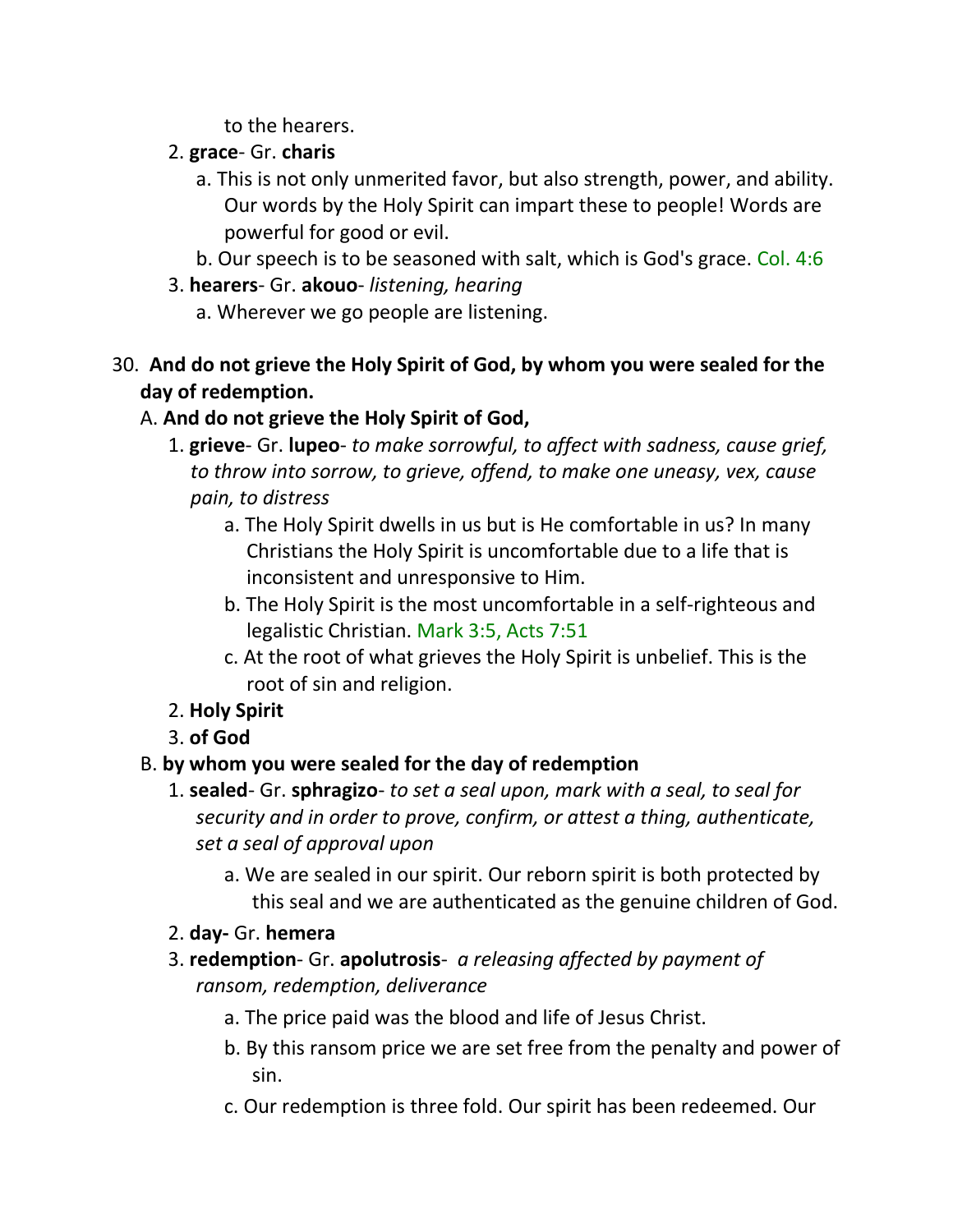soul is being redeemed. Our body will be redeemed. Rom. 8:23

## 31. **Let all bitterness, wrath, anger, clamor, and evil speaking be put away from you, with all malice.**

- A. **Let all bitterness** *all kinds of bitterness*
	- 1. **Bitterness** Gr. **pikria-** *bitter gall.* 
		- a. There are different forms of bitterness both towards God and towards man.
- B. **wrath** Gr. **thumos** *passion, anger, heat*
- C. **anger** Gr. **orge** *anger exhibited in punishment, hence used for punishment itself*
- D. **clamor** Gr. **krauge** *a crying, outcry, clamor, screaming, shouting,*
- E. **and evil speaking be put away from you**
	- 1. **evil speaking** Gr. **blasphemia**
	- 2. **put away** Gr. **airo-** *to be lifted off*
		- a. All that is listed in this verse are works of the flesh. We are to allow these to be lifted off of us by the Holy Spirit and Word of God.
- F. **with all malice** *all kinds of malice*
	- 1. **malice** Gr. **kakia-** *malignity, malice, ill-will, desire to injure, wickedness, depravity, evil, trouble, badness in quality, cowardice, faint-heartedness, depravity*
- 32. **And be kind to one another, tenderhearted, forgiving one another, even as God in Christ forgave you.**

### A. **And be kind to one another,**

- 1. **kind** Gr. **chrestos-** *fit for use, useful virtuous, good mild, pleasant (as opp. to harsh, hard sharp, bitter)*
- B. **tenderhearted** Gr. **eusplagchnos** *having strong bowels, compassionate, tender hearted, with healthy bowels,*
	- *- good boweled*
	- 1. Healthy bowels are unobstructed bowels. Our hearts can sometimes be clogged with bitterness, resentment, and unforgiveness. We need to unclog our bowels! We need a bowel cleansing of the love of God towards us and then through us.
- C. **forgiving one another,**